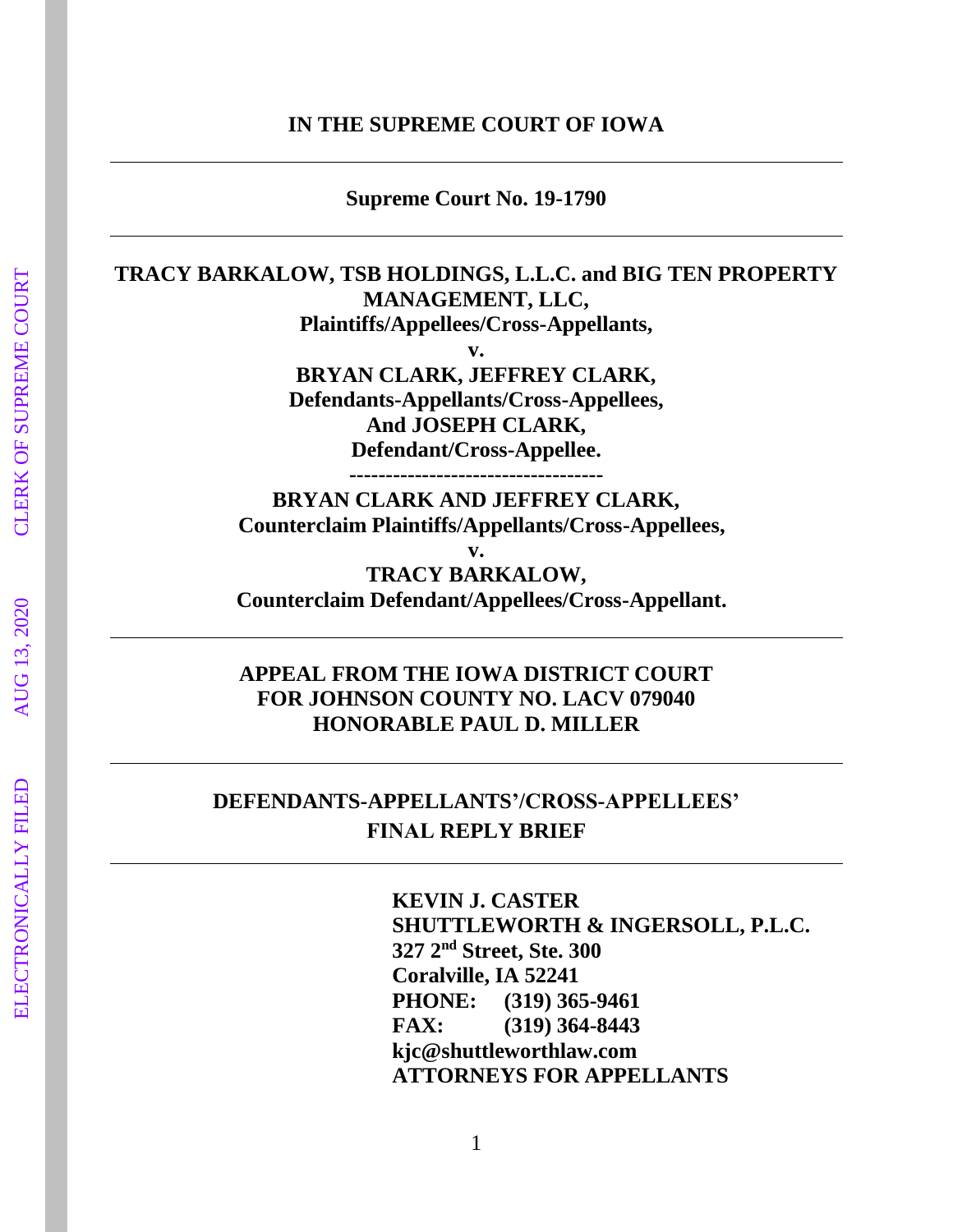# **TABLE OF CONTENTS**

| <b>DISSOLUTION:</b> The Court erred in ordering dissolution because the<br>I.<br>Company was not deadlocked and was operating to achieve its purposes  8                                                                                   |
|--------------------------------------------------------------------------------------------------------------------------------------------------------------------------------------------------------------------------------------------|
| The cases cited by the Appellees do not apply to this case because<br>A.                                                                                                                                                                   |
| The dysfunction in certain relationships was not a deadlock 10<br><b>B.</b>                                                                                                                                                                |
| The finding of dysfunction was insufficient to support the conclusion<br>$\mathbf{C}$ .<br>that it was not reasonably practicable to carry on the company's business<br>in conformity with the articles of organization and the operating  |
| D. Outside Properties was and is achieving the purposes that the parties                                                                                                                                                                   |
| It was error to dissolve the company based solely on the oppressive<br>Е.                                                                                                                                                                  |
| <b>CONVERSION OF CAPITAL TO DEBT: The Court acted without</b><br>П.<br>statutory or equitable authority in ordering the conversion of capital                                                                                              |
| The court erred by failing to give deference to the governing<br>$\mathbf{A}$ .                                                                                                                                                            |
| The court erred by ordering a remedy other than dissolution where<br><b>B.</b><br>the statute specifically limits remedies in cases where the authority for<br>dissolution is limited to the not reasonably practicable standard 22        |
| The court erred in exercising equitable authority where the only<br>$\mathbf{C}$ .<br>wrong to be righted was the wrong caused by Barkalow 24                                                                                              |
| <b>CROSS-APPEAL: The cross-appeal is without merit because the court</b><br>Ш.<br>properly denied dissolution based on oppression by the Clarks where<br><b>Barkalow was the oppressor and the Clarks breached no fiduciary duties .28</b> |
| The court correctly denied Barkalow's claim of oppression 28<br>A.                                                                                                                                                                         |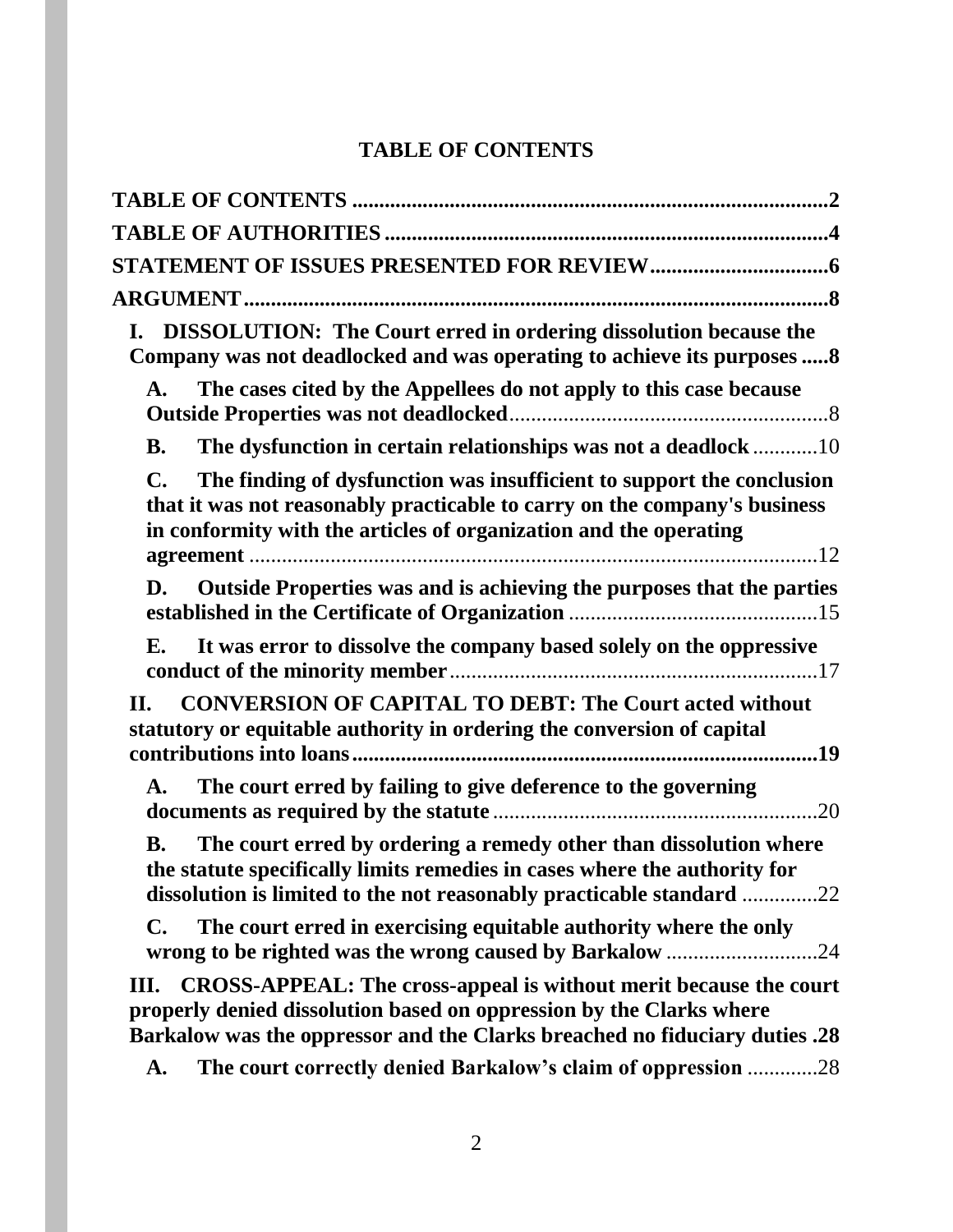| 1. Barkalow failed to prove oppression based on his reasonable               |  |
|------------------------------------------------------------------------------|--|
| Barkalow failed to prove the capital contributions were not<br>2.            |  |
| <b>B.</b> The court correctly found that the Clark brothers did not breach a |  |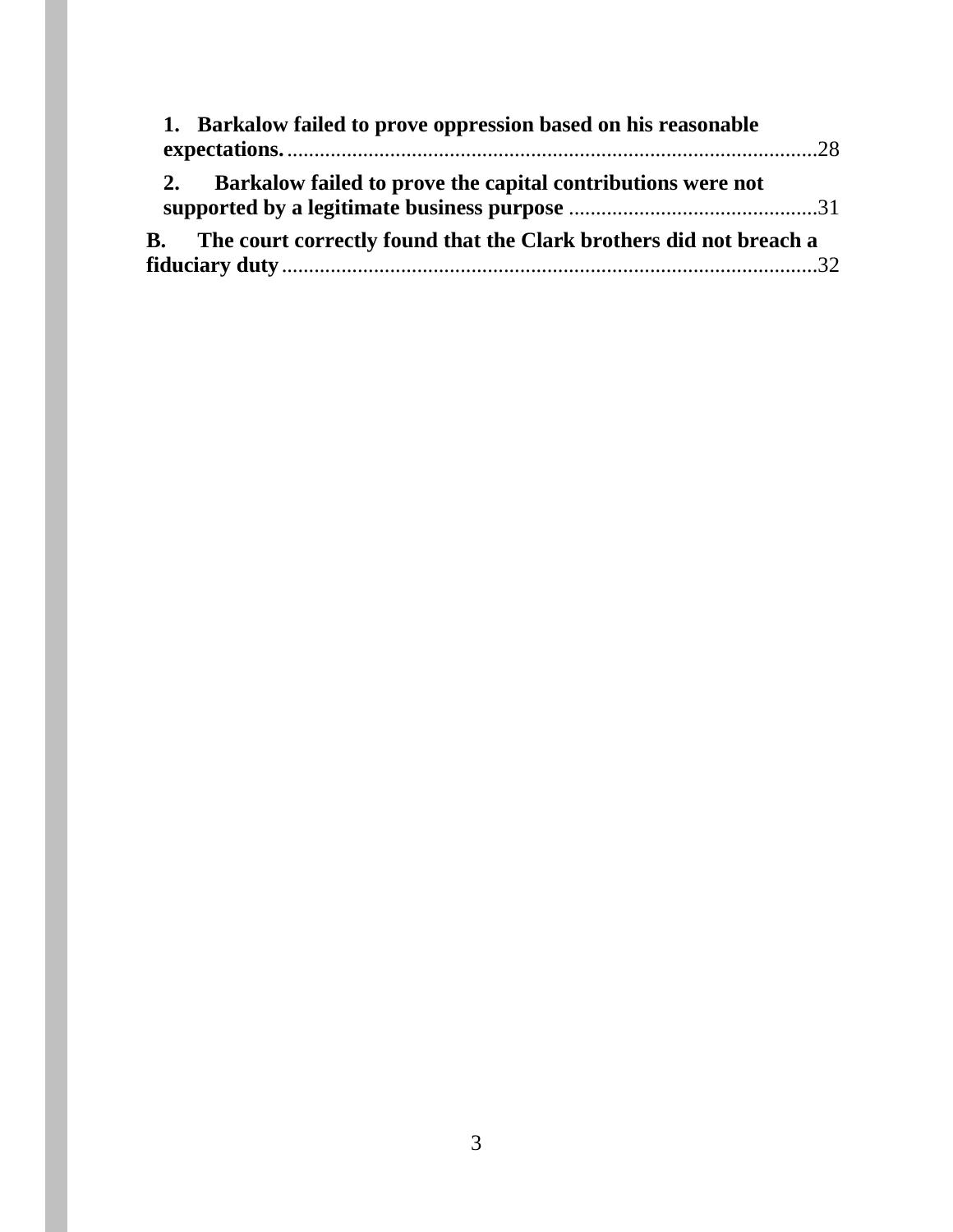# **TABLE OF AUTHORITIES**

| <b>Cases</b>                                                                     |
|----------------------------------------------------------------------------------|
| Baur v. Baur Farms, Inc., 832 N.W.2d 663 (Iowa 2013) 13, 15, 19, 20, 21, 22, 23, |
| 33                                                                               |
| DiPace v. Figueroa,                                                              |
|                                                                                  |
| Donovan v. Quade,                                                                |
|                                                                                  |
| Fakiris v. Gusmar Enterprises, LLC,                                              |
| New York Supreme Court,                                                          |
| Queens County No. 14652/14, 2016 WL 6882889 (N.Y. Sup. Ct. November 21,          |
|                                                                                  |
| Felt v. Felt, No. 18-0710, 2019 WL 2372321 (Iowa Ct. App. June 5, 2019) 20       |
|                                                                                  |
|                                                                                  |
|                                                                                  |
| In re Marriage of Boomgarden, 789 N.W.2d 164 (Iowa Ct. App. 2010) 10             |
|                                                                                  |
| In re Quail Aero Serv., Inc.,                                                    |
|                                                                                  |
|                                                                                  |
| Knobloch v. Home Warranty, Inc.,                                                 |
| C15-4239-MWB, 2016 WL 6662709 (N.D. Iowa Nov. 10, 2016) 31                       |
| Maschmeier v. Southside Press, Ltd.,                                             |
|                                                                                  |
| Phillips v. Hove,                                                                |
|                                                                                  |
| Rand, Algeier, Tosti & Woodruff v. Braun,                                        |
|                                                                                  |
| Vila v. BVWebTies LLC,                                                           |
|                                                                                  |
| <b>Statutes</b>                                                                  |
|                                                                                  |
|                                                                                  |
|                                                                                  |
|                                                                                  |
|                                                                                  |
|                                                                                  |
|                                                                                  |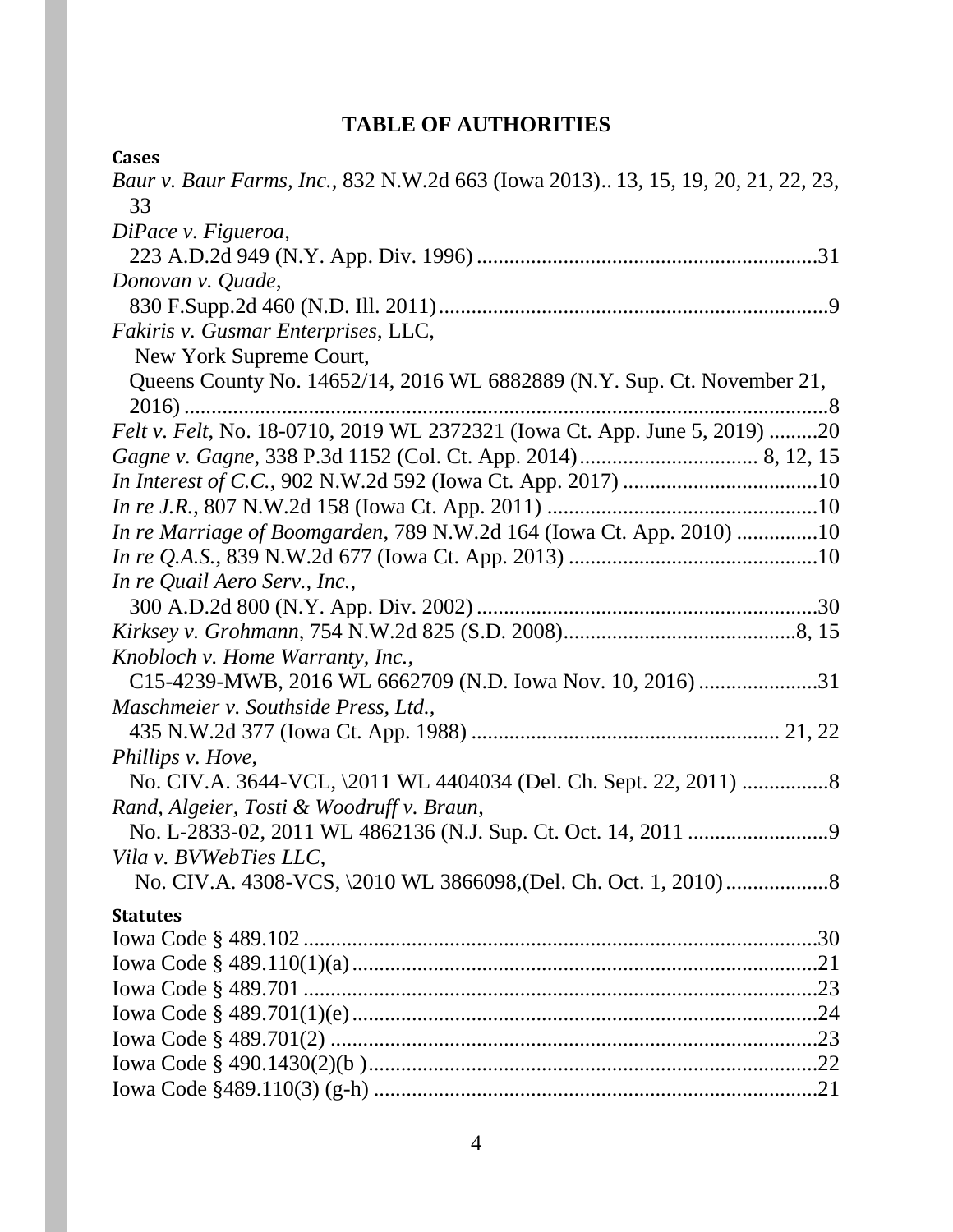# **Other Authorities**

| 5 Ia. Prac., Business Organizations                                          |  |
|------------------------------------------------------------------------------|--|
|                                                                              |  |
| <i>Toxic People</i> , L. Glass PhD (Your Total Image Publishing 1995) p. 16; |  |
|                                                                              |  |
| Unif.Ltd.Liability Co.Act 2006                                               |  |
|                                                                              |  |
| What is a Dysfunctional Relationship, Dr. Tina B. Tessina10                  |  |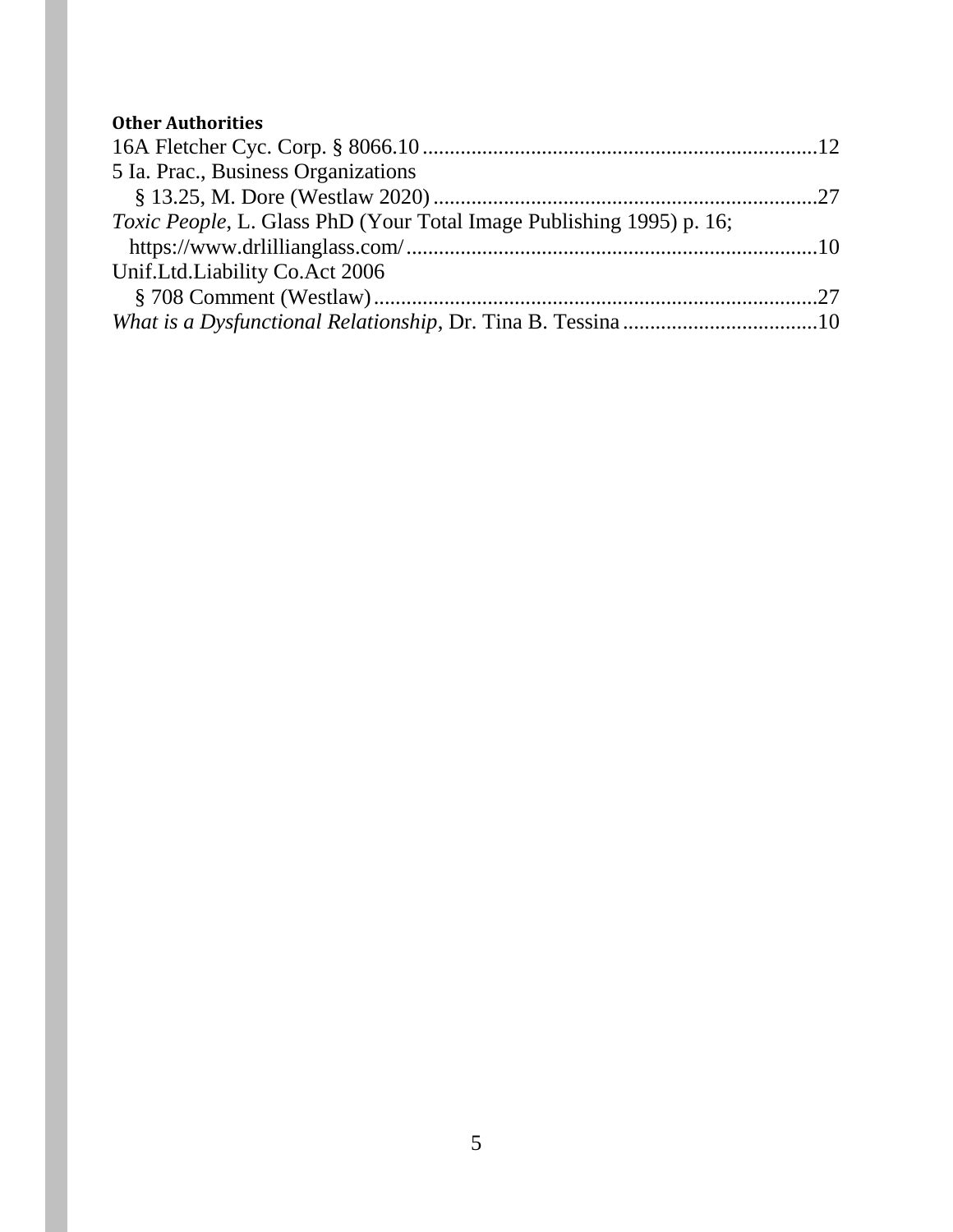#### **STATEMENT OF ISSUES PRESENTED FOR REVIEW**

## **I. Whether the court erred in ordering dissolution where the Company was not deadlocked and was operating to achieve its purposes.**

**Cases**

*Baur v. Baur Farms, Inc.*, 832 N.W.2d 663 (Iowa 2013)

830 F.Supp.2d 460 (N.D. Ill. 2011)

*Estate of Gottschalk by Gottschalk v. Pomeroy Dev., Inc.*, 893 N.W.2d 579 (Iowa 2017)

*Fakiris v. Gusmar Enterprises*, LLC, New York Supreme Court, Queens County No. 14652/14, 2016 WL 6882889 (N.Y. Sup. Ct. November 21, 2016)

*Gagne v. Gagne*, 338 P.3d 1152 (Col. Ct. App. 2014)

*In Interest of C.C.*, 902 N.W.2d 592 (Iowa Ct. App. 2017)

*In re J.R.*, 807 N.W.2d 158 (Iowa Ct. App. 2011)

*In re Marriage of Boomgarden*, 789 N.W.2d 164 (Iowa Ct. App. 2010)

*In re Q.A.S.*, 839 N.W.2d 677 (Iowa Ct. App. 2013)

*Kirksey v. Grohmann*, 754 N.W.2d 825 (S.D. 2008)

*Phillips v. Hove*,

No. CIV.A. 3644-VCL, \2011 WL 4404034 (Del. Ch. Sept. 22, 2011) *Rand, Algeier, Tosti & Woodruff v. Braun*,

No. L-2833-02, 2011 WL 4862136 (N.J. Sup. Ct. Oct. 14, 2011 *Vila v. BVWebTies LLC*,

No. CIV.A. 4308-VCS, \2010 WL 3866098,(Del. Ch. Oct. 1, 2010)

### **Other Authorities**

16A Fletcher Cyc. Corp. § 8066.10

*Toxic People*, L. Glass PhD (Your Total Image Publishing 1995) p. 16; https://www.drlillianglass.com/

*What is a Dysfunctional Relationship*, Dr. Tina B. Tessina

# **II. Whether the court acted without statutory or equitable authority in ordering the conversion of capital contributions into loans**

### **Cases**

*Baur v. Baur Farms, Inc.*, 832 N.W.2d 663 (Iowa 2013) *Felt v. Felt*, No. 18-0710, 2019 WL 2372321 (Iowa Ct. App. June 5, 2019) *Maschmeier v. Southside Press, Ltd.,* 435 N.W.2d 377 (Iowa Ct. App. 1988)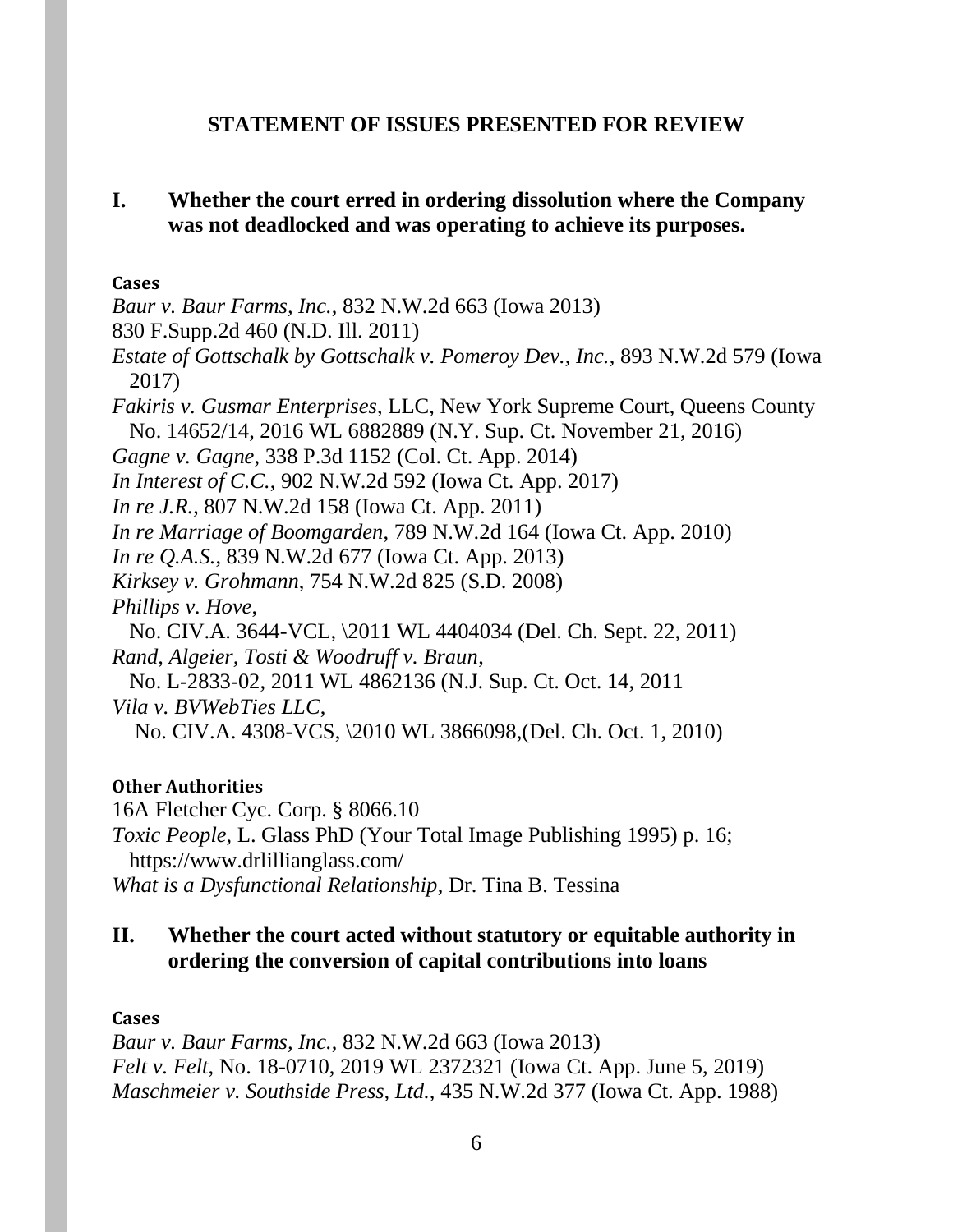#### **Statutes**

Iowa Code § 489.110(1)(a) Iowa Code § 489.701 Iowa Code § 489.701(1)(e) Iowa Code § 489.701(2) Iowa Code § 490.1430(2)(b ) Iowa Code §489.110(3) (g-h)

#### **Other Authorities**

5 Ia. Prac., Business Organizations § 13.25, M. Dore (Westlaw 2020) Unif.Ltd.Liability Co.Act 2006 § 708 Comment (Westlaw) *What is a Dysfunctional Relationship*, Dr. Tina B. Tessina

## **III. Whether the cross-appeal is without merit because the court properly denied dissolution based on oppression by the Clarks where Barkalow was the oppressor and the Clarks breached no fiduciary duties**

#### **Cases**

*Baur v. Baur Farms, Inc.*, 832 N.W.2d 663 (Iowa 2013) *DiPace v. Figueroa*, 223 A.D.2d 949 (N.Y. App. Div. 1996) *In re Quail Aero Serv., Inc.,*  300 A.D.2d 800 (N.Y. App. Div. 2002) *Knobloch v. Home Warranty, Inc.,*  C15-4239-MWB, 2016 WL 6662709 (N.D. Iowa Nov. 10, 2016)

#### **Statutes**

Iowa Code § 489.102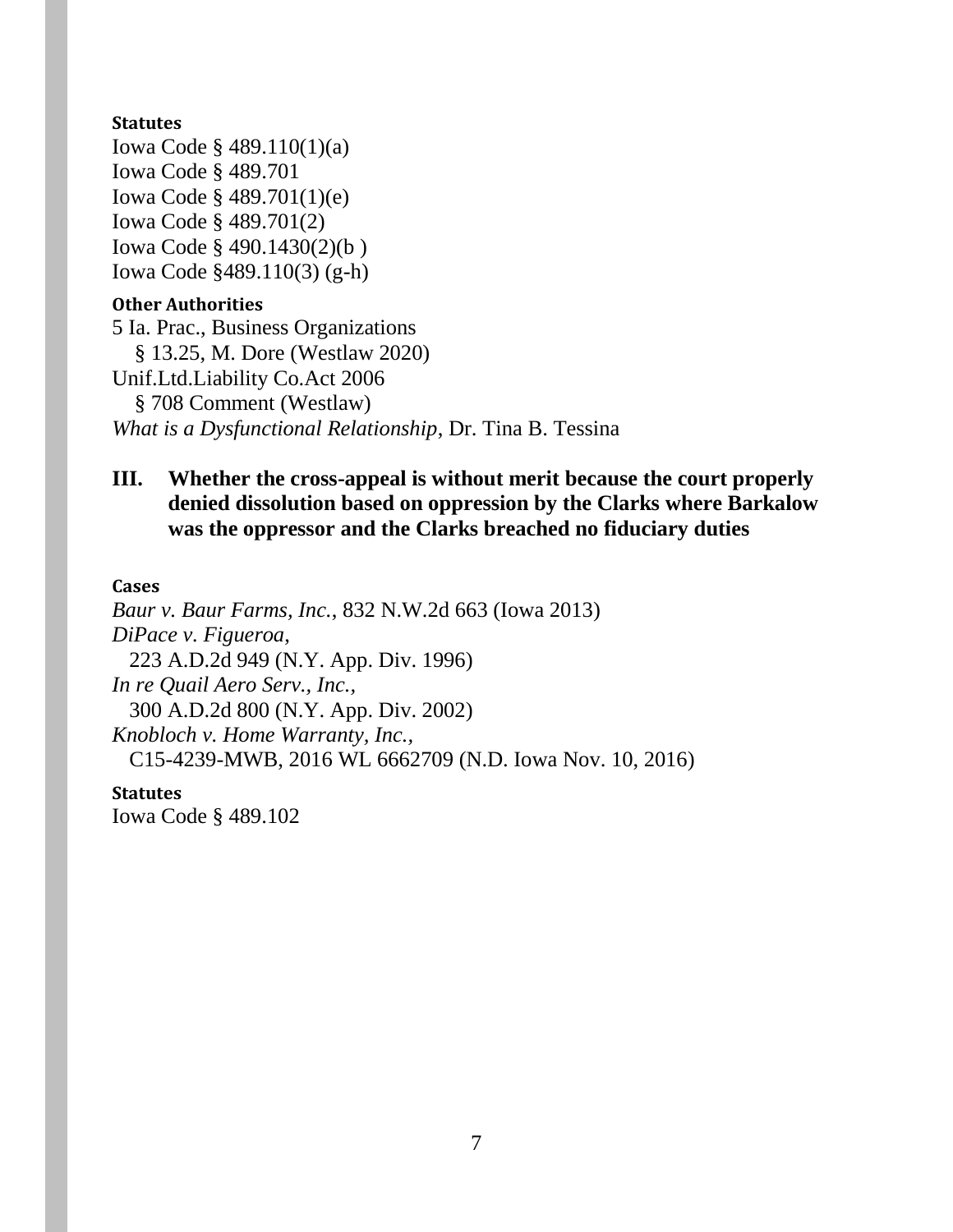#### **ARGUMENT**

## **I. DISSOLUTION: The Court erred in ordering dissolution because the Company was not deadlocked and was operating to achieve its purposes**

The arguments raised by Tracy Barkalow ("Barkalow") and Joe Clark ("Joe") should be rejected. Despite Barkalow's dysfunctional personal relationships, the profitable entity was functioning as intended and its governing documents provided a method to avoid deadlock.

### **A. The cases cited by the Appellees do not apply to this case because Outside Properties was not deadlocked**

All of the cases cited by Barkalow and Joe involved deadlock in governance between two owners, a fact not present here. *See Kirksey v. Grohmann*, 754 N.W.2d 825, 831 (S.D. 2008) (finding that the company was "deadlocked" in its management with no ability to break ties); *Vila v. BVWebTies LLC*, No. CIV.A. 4308-VCS, 2010 WL 3866098, at \*7 (Del. Ch. Oct. 1, 2010) ("When two coequal owners … are deadlocked… and the LLC Agreement provides no mechanism by which to break the deadlock…."); *Phillips v. Hove*, No. CIV.A. 3644-VCL, 2011 WL 4404034, at \*25 (Del. Ch. Sept. 22, 2011) (same as *Vila*); *Gagne v. Gagne*, 338 P.3d 1152, 1156 (Col. Ct. App. 2014) (finding a "genuine issue of material fact as to whether there is a deadlock between Paula and Richard….") *Id* at 1162; *Fakiris v. Gusmar Enterprises*, LLC, New York Supreme Court, Queens County No. 14652/14, 2016 WL 6882889, at \*2-3 (N.Y. Sup. Ct. November 21, 2016)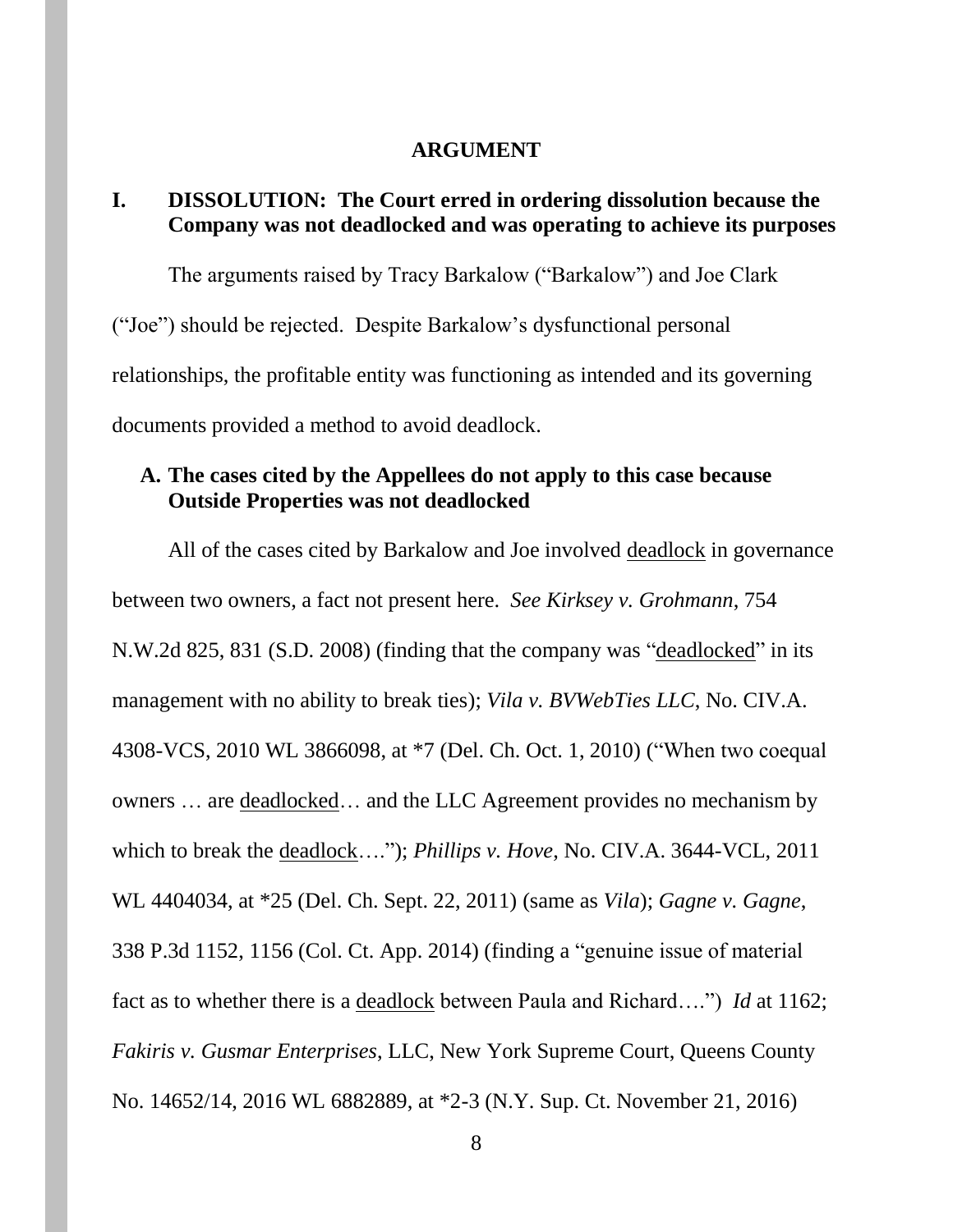("Plaintiff Marina and defendant Kostas have equal votes in the company and cannot agree on such fundamental matters…."); *Rand, Algeier, Tosti & Woodruff v. Braun*, No. L-2833-02, 2011 WL 4862136, at \*5-8 (N.J. Sup. Ct. Oct. 14, 2011) ("Joshua and Novin testified that Montview was deadlocked.") *Donovan v. Quade*, 830 F.Supp.2d 460, 489 (N.D. Ill. 2011) ("The deadlock has prevented Donovan and Quade from operating … at a profit.").

Here, the court made no finding of deadlock. The court recited multiple votes of the membership where the majority prevailed. (V.I.App. 274-276, Ruling.)

The only witness who was asked about deadlock was Bryan Clark ("Bryan") who testified: "I don't think we had deadlock before." Vol.IV-180:11<sup>1</sup>. "I don't remember there being any kind of deadlock as far as, you know, two voting yes, two voting no. I think for the most part we always came to some conclusion through voting." Vol.V-25:5-8. Bryan testified that Outside Properties would not be deadlocked going forward. Vol.IV-180:1-16.

Barkalow filed this action claiming that the majority vote was oppressive to the minority. This claim is the opposite of deadlock because it alleges that the majority vote prevailed. Outside Properties was not deadlocked.

 $\overline{\phantom{a}}$ 

<sup>&</sup>lt;sup>1</sup> Each reference to "Vol.[I, II, III, IV or V]" refers to the Trial Transcript Volume.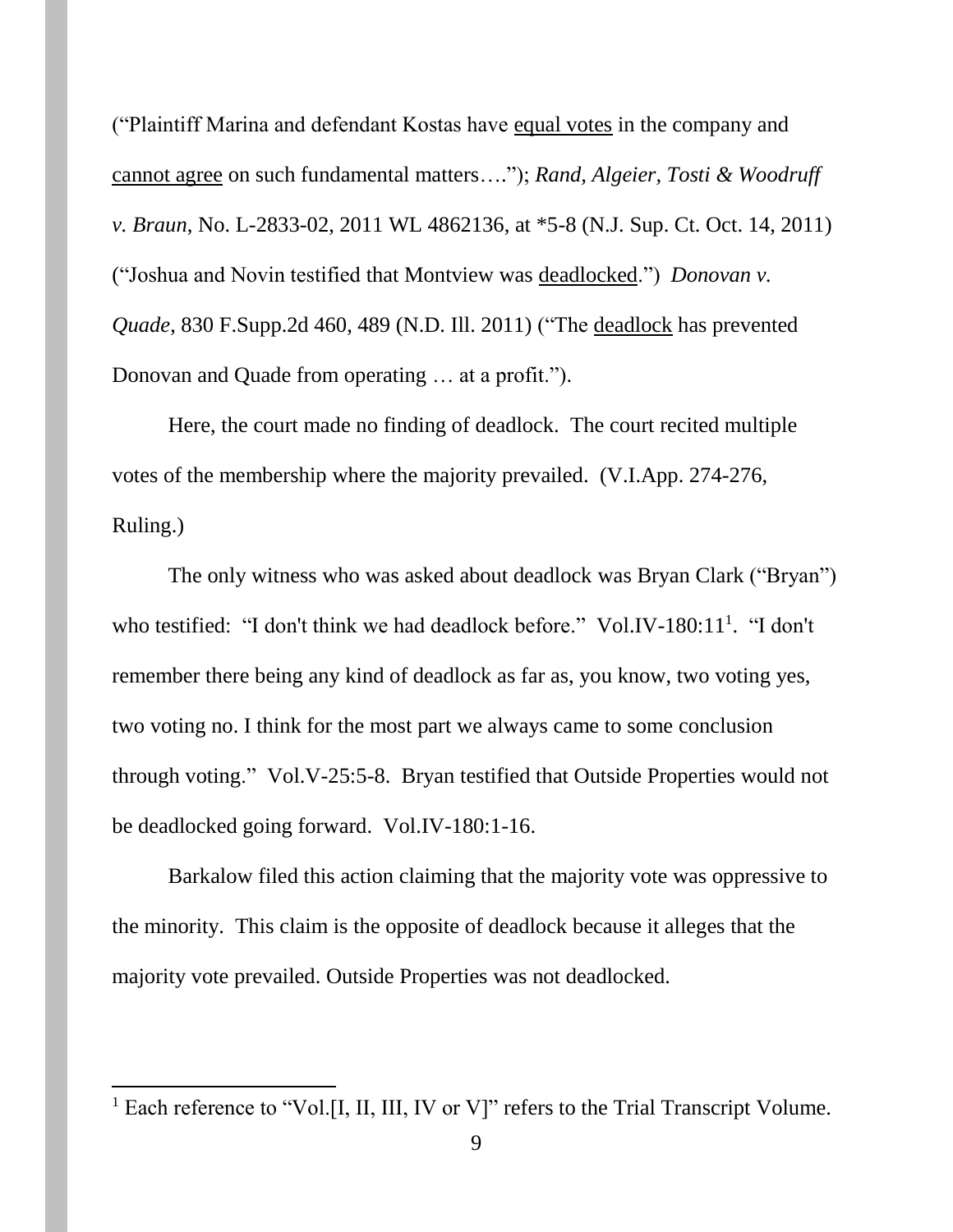#### **B. The dysfunction in certain relationships was not a deadlock**

Both Appellee Briefs recite findings of "long-time acrimonious, bitter, and toxic relationship" between Barkalow on one side and Jeff Clark ("Jeff") and Bryan on the other. (V.I.App. 298, Ruling.) The court added that: "[T]he parties' relationships have gone beyond the dislike phase, and are clearly dysfunctional." (V.I.App. 296, Ruling.)

The term "toxic relationship" may have originated in the 1995 book *Toxic People*, by Dr. Lilian Glass, who describes herself as the "Queen of Communication."<sup>2</sup> The term appears in 29 Iowa appellate opinions relating to custody, parental rights or marriage dissolution, with one case about defamation suit between a brother and sister. *See e.g.*, *In re J.R.*, 807 N.W.2d 158 (Iowa Ct. App. 2011); *In Interest of C.C.*, 902 N.W.2d 592 (Iowa Ct. App. 2017).

The term "dysfunctional relationship" also appears in literature on psychology and communications. *See e.g.*, *What is a Dysfunctional Relationship*, Dr. Tina B. Tessina.<sup>3</sup> That phrase appears in 32 Iowa appellate opinions all of which relate to custody, parental rights or marriage dissolution. *See, e.g.*, *In re Q.A.S.*, 839 N.W.2d 677 (Iowa Ct. App. 2013); *In re Marriage of Boomgarden*, 789 N.W.2d 164 (Iowa Ct. App. 2010).

 $\overline{\phantom{a}}$ 

<sup>2</sup> *Toxic People*, L. Glass PhD (Your Total Image Publishing 1995) p. 16; https://www.drlillianglass.com/

<sup>&</sup>lt;sup>3</sup> http://www.tinatessina.com/dysfunctional\_relationship.html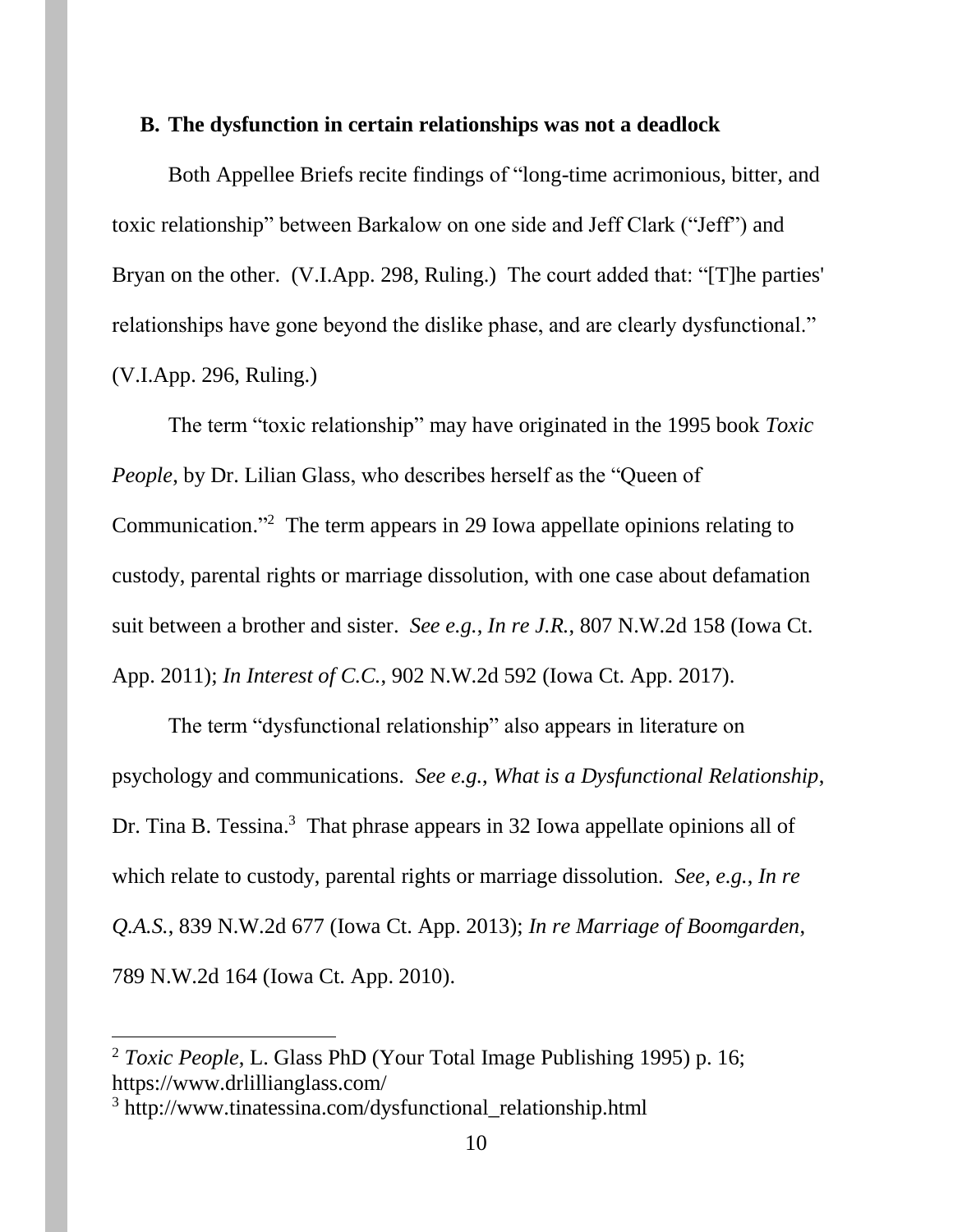There are no appellate cases in Iowa using the phrases "toxic relationship" or "dysfunctional relationship" applied to the dissolution of business entities. The Iowa cases and the literature from popular psychology generally use these terms to refer to interpersonal relationships.

The Barkalow relationships were dysfunctional, but Outside Properties was functioning in accordance with its purposes as recited below. Moreover, Barkalow was sole source of the misconduct as recited below. There was no dysfunction in the relationships between Jeff, Bryan and Joe. There was no evidence of acrimony, bitterness or toxicity in the relationships between those three, who constituted the majority in the membership votes. The LLC conducted membership meetings and the members took votes (often 3 to 1) even at the height of the acrimony with Barkalow. (V.I.App. 274-276, Ruling.)

There is a distinction between the decisions made at member meetings, and the ordinary governance and operating of the company. There was no deadlock in member meetings. There were disputes about the management of Outside Properties. When the court found "total dysfunction at the governance level," it was referring to "issues concerning ordinary governance procedures and operating the Company," as shown by the close context in which the references appear in the Ruling. (V.I.App. 298, Ruling.) This distinction between deadlock at member meetings and dysfunction in ordinary governance is important in assessing whether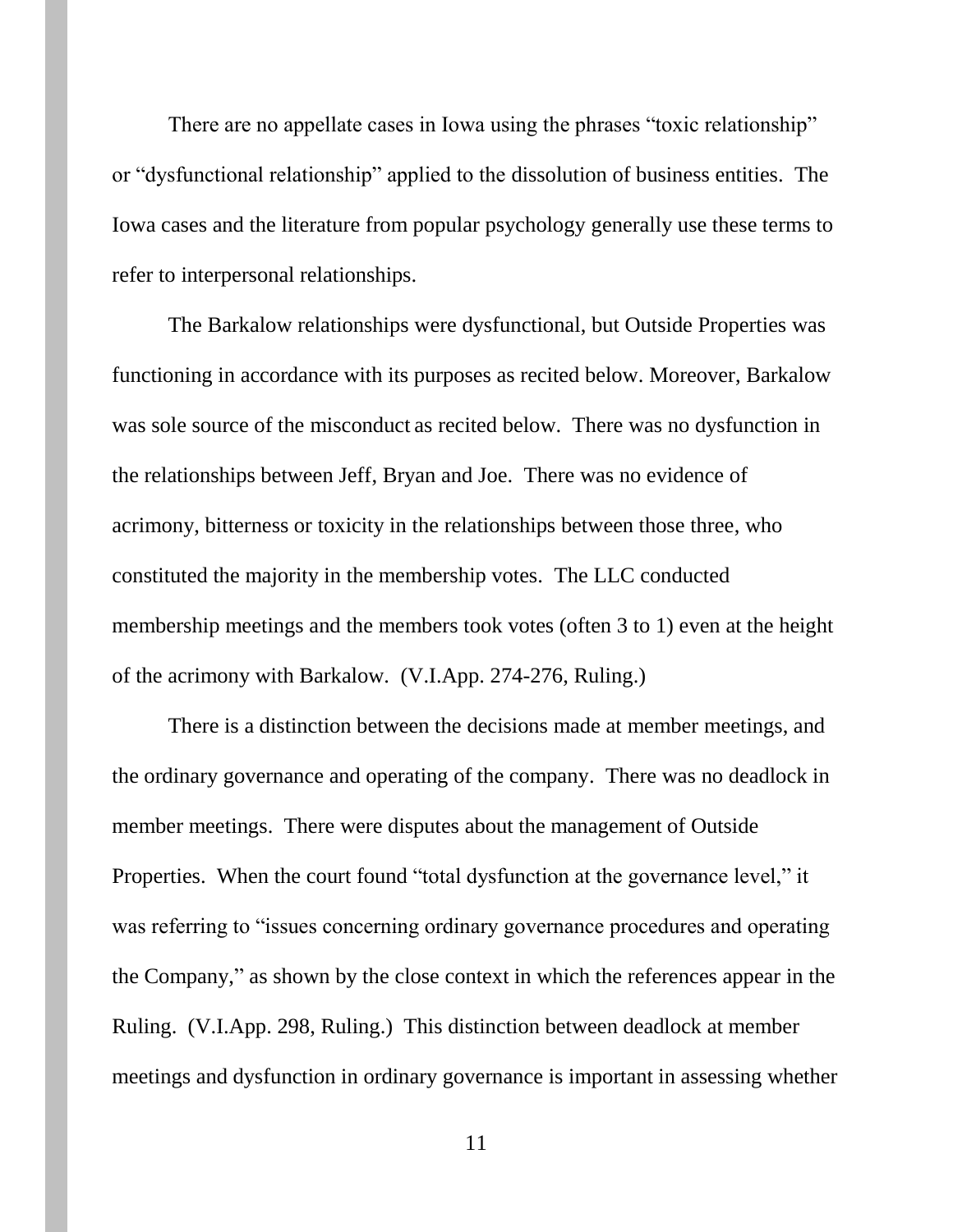the LLC is functional. In making that assessment, dislike and disagreement is not a deadlock. *See* 16A Fletcher Cyc. Corp. § 8066.10 ("[T]he profitable operation of a deadlocked corporation may warrant the dismissal of a dissolution proceeding. There must be a demonstrated inability to conduct the business of the corporation. Mere disagreement on how to conduct the business is not sufficient. Likewise, a shareholder's dislike of another shareholder does not create a corporate deadlock.").

## **C. The finding of dysfunction was insufficient to support the conclusion that it was not reasonably practicable to carry on the company's business in conformity with the articles of organization and the operating agreement**

The Operating Agreement provided the means to navigate disagreements. In *Gagne v. Gagne*, relied upon by Joe, the Colorado Court of Appeals included as one of its factors for deciding reasonable practicability whether the operating agreement provided a means for navigating a deadlock. 338 P.3d 1152, 1156 (Colo. Ct. App. 2014). Here the Operating Agreement provided a means for resolving disagreements in ordinary governance by majority vote of members, and it also provided a means for resolving ties in the member vote. The court made the detailed findings about the voting procedures set forth in the Operating Agreement. (V.I.App. 272, Ruling.) "[T]he plain language of the Operating Agreement and the First Amendment to Operating Agreement directs that voting rights are to be one vote per voting member unless a demand is made with respect to a specific voting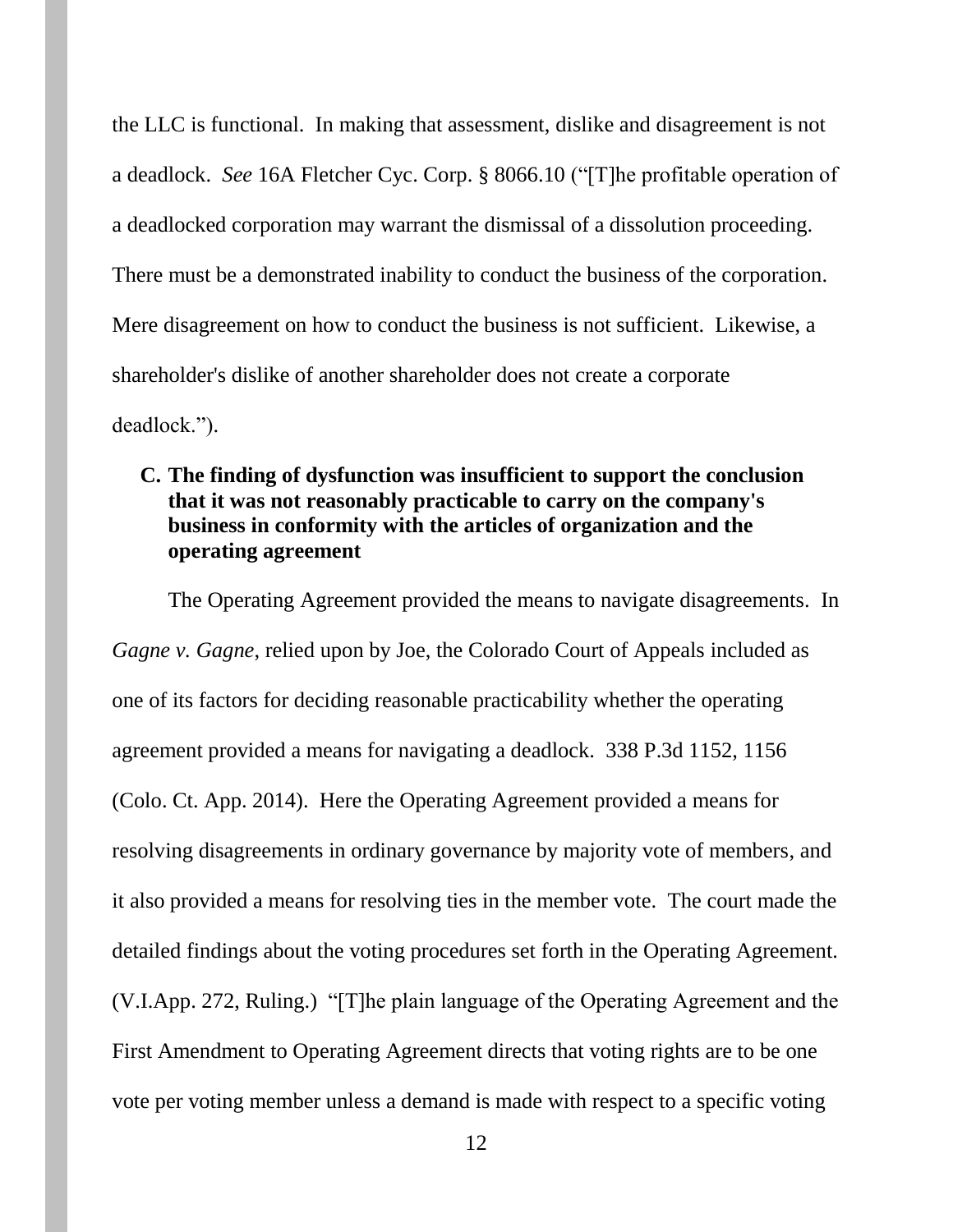issue, in which case each voting member is entitled to vote based on their proportionate share of total capital contributions." (V.I.App. 273, Ruling.) Disputes at the ordinary governance level can be resolved by votes of the membership. If necessary to break a two-two tie (which has never previously occurred) the parties can invoke the demand rule and vote their capital shares.

Under this voting protocol, membership votes need not be deadlocked. While Barkalow had dysfunctional relationships with others, he cannot cause a tie and thereby deadlock the meetings. As, Bryan testified, "things have been resolved as to how to run Outside Properties." (Vol.IV-43:6-10)

Joe points to one requirement in the operating agreement that requires unanimity: profit distribution. However, the members agreed to not distribute profits, at least until the debts were repaid. Vol.II-92:20-24. On this issue, the court is bound by the *Baur* decision to enforce the governing documents. The Iowa Supreme Court cited a plethora of authority on this issue, including the venerable Judge Easterbrook, and concluded: "As a minority shareholder and nonofficer, Jack will remain effectively precluded from capturing any return on his shareholder equity for as long as the board concludes income distributions are inappropriate." *Baur v. Baur Farms, Inc.*, 832 N.W.2d 663, 676 (Iowa 2013).

Joe also predicts, without citation to the record, that the members will not agree on future amendments to the Operating Agreement. This matter was not

13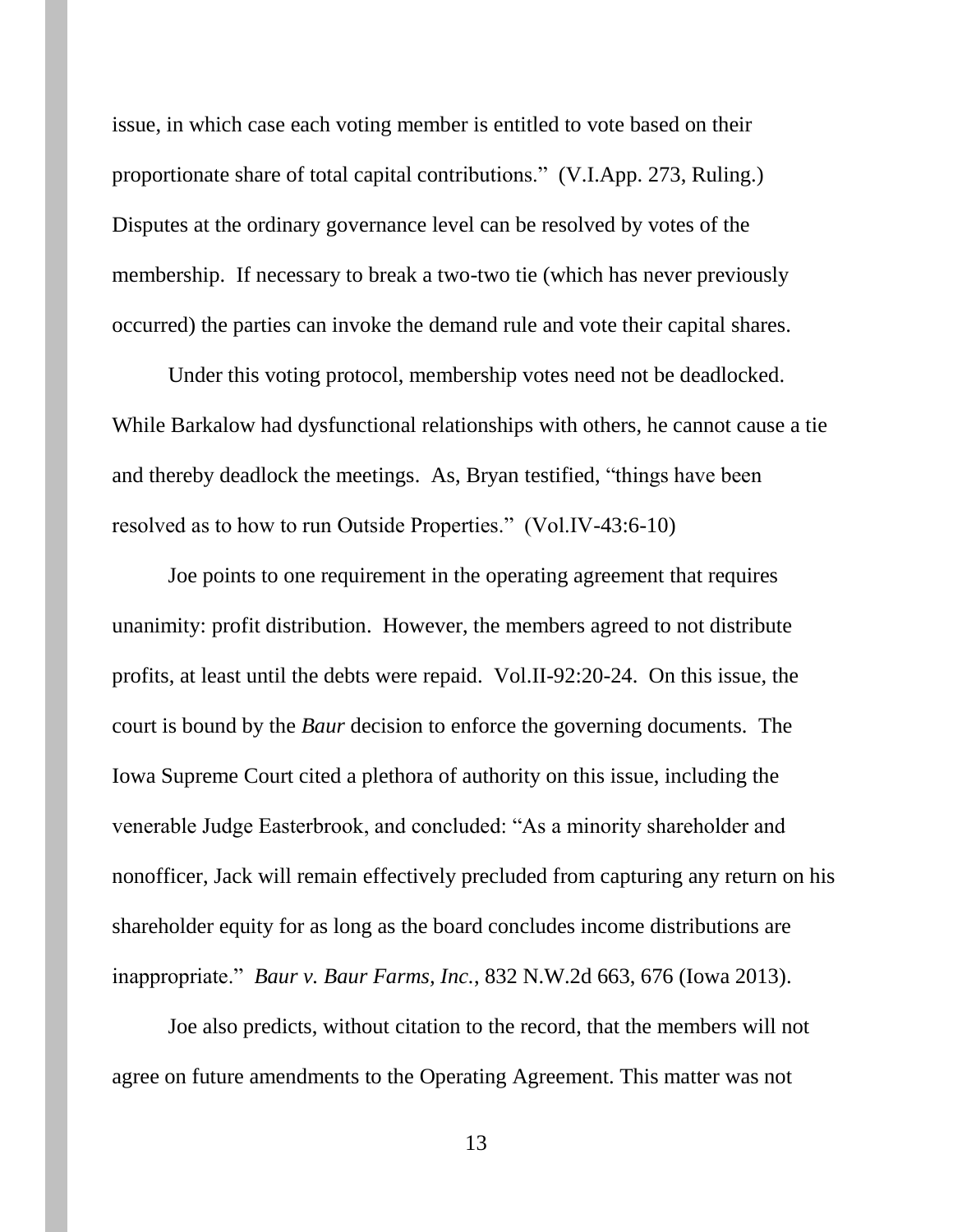brought up during trial and not considered or ruled upon by the court. There was no proposed amendment that would be necessary to operate the company.

Joe incorrectly stated that: "Since October 2017, the Company has not been operating pursuant to its Certificate of Organization and Operating Agreement, but rather pursuant to an Interim Management Agreement." There is no evidence that the interim agreement was a substitute for the Operating Agreement. (Joe's Brief at p.29). Quite the contrary: the Operating Agreement specifically provided that the Members could designate persons to act as managers and delegate responsibility to those designated managers. (V.I.App. 327, Ex 1 ¶ 5.1.) The Interim Management Agreement was in place "for the operations of Outside Properties" and was executed in 2017. (Vol.I-76:8-13.) Barkalow's entity, Big Ten Property Management, provided services which included placing tenants in, collecting rent from, and paying expenses for the Outside Properties rental units. (Vol.II-220:3-10.) Barkalow continued to manage the properties at the time of trial under the interim management agreement. (Vol.II-218:15-219:6.) Barkalow testified that if he continued to manage under that agreement, Outside Properties would continue to make profit. (Vol.II-219:3-6.)

Joe argued that: "the duty of good faith that each must bring to the Company will be nonexistent in the future." (Joe's Brief at p.40 (quoting Ruling p.37)). However, the Court also held that Bryan and Jeff fulfilled their duties of good faith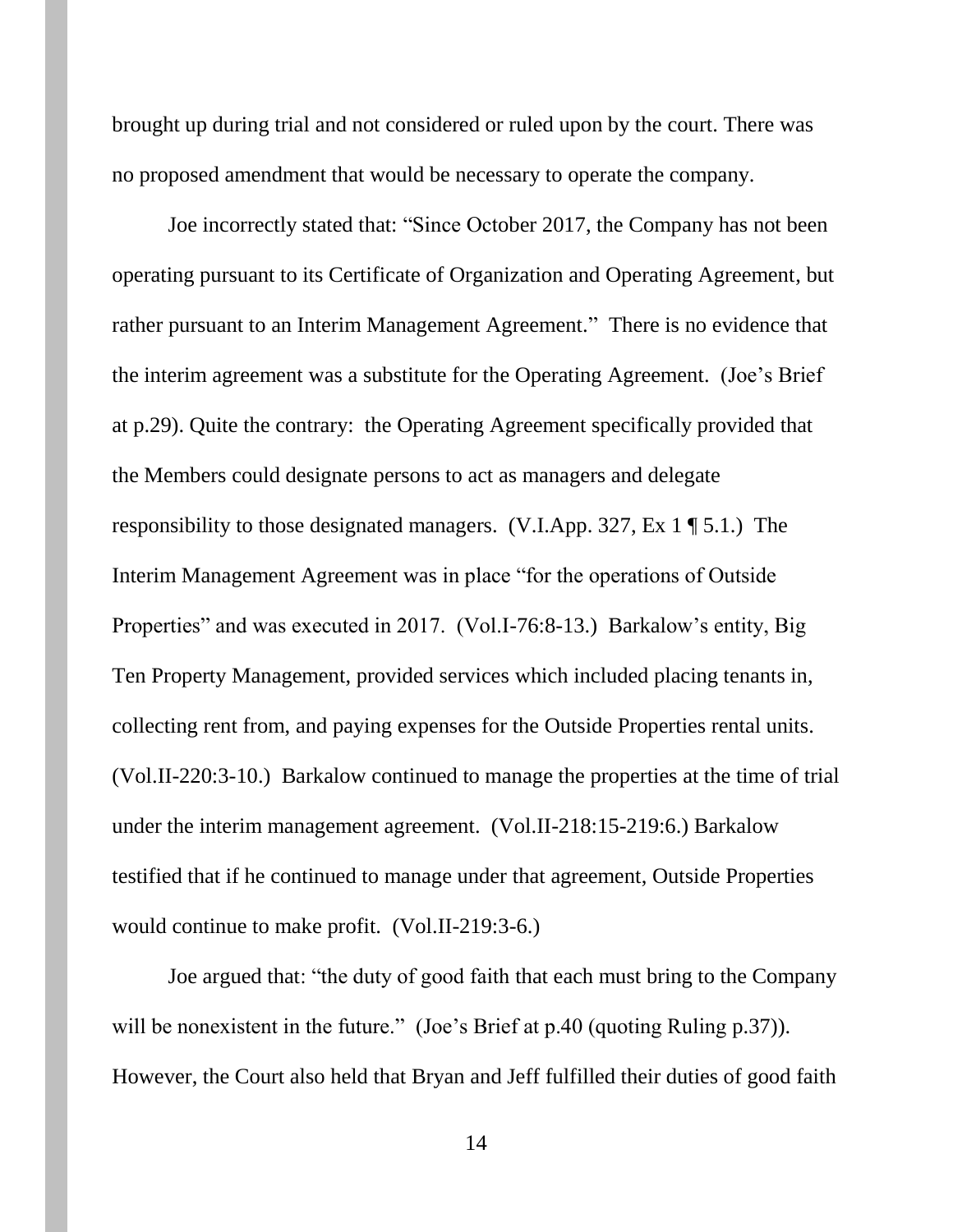and loyalty when the Court dismissed Barkalow's claims for breaches of fiduciary duty. Barkalow's bad faith should not cause dissolution of the company under the minority oppression rule in *Baur*, as argued below.

## **D. Outside Properties was and is achieving the purposes that the parties established in the Certificate of Organization**

The principal cases cited by Barkalow and Joe Clark engage in a functional analysis of whether the LLC operations can achieve the purpose of the LLC as stated in the governing documents. These cases provide persuasive authority for the proposition that reasonable practicability is determined in large part by whether the LLC is achieving the purposes stated in the governing documents.

Barkalow relies on *Kirksey v. Grohmann*, 754 N.W.2d 825 (S.D. 2008). In summarizing cases applying the "reasonably practicable" statute, the *Kirksey* court stated: "One approach, taken by several courts, is to examine the circumstances in light of the company's purpose and then determine if it is reasonably practicable to continue the business." *Id*. at 828 (underline added). The *Kirksey* court then took that approach quoting the operating agreement to ascertain the purpose. *Id*. at 830.

Joe relies on *Gagne v. Gagne*, 338 P.3d 1152, 1156 (Col. Ct. App. 2014). It that case the Colorado Court of Appeals focused on whether the company was unable to pursue the purposes for which it was formed. The *Gagne* court created and adopted a multi-factor approach to deciding whether it is reasonably practicable to carry on the business of a limited liability company, and the first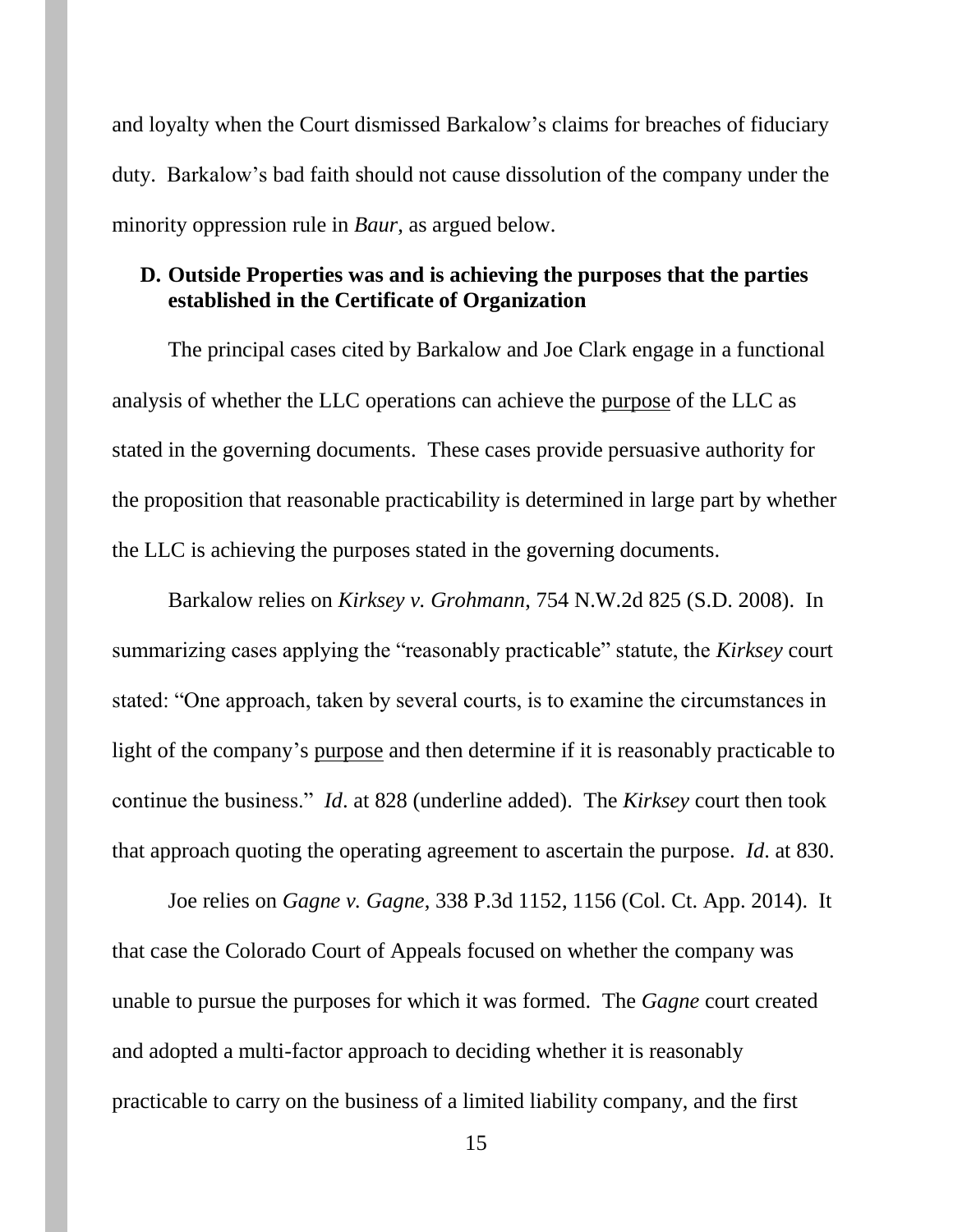factor was whether the management of the entity is unable or unwilling reasonably to permit or promote the purposes for which the company was formed. *Id*. "[W]e… conclude that a limited liability company may be dissolved if a party seeking a judicial dissolution shows that the managers and members of the company are unable to pursue the purposes for which the company was formed in a reasonable, sensible, and feasible manner." *Id.* (underline added).

The stated purpose of Outside Properties is to invest in real estate holdings. The Certificate of Organization, signed by all four Members, clearly identified the purpose of Outside Properties:

> Purpose. That the purpose for which this limited liability company is organized is, primarily, to invest in real estate holdings and, secondarily, to engage in all lawful types of business, as from time to time determined by the members.

(V.I.App. 391, Ex. 36.)

Barkalow confirmed the above quoted statement was indeed the purpose of Outside Properties. Vol.II-93-94; Vol.II-115. Joe also confirmed that very same purpose. Vol.IV-144:3-11. Joe explained that the Clark family investment policy was to hold properties for the long-term, a philosophy that was about holding and not selling. Vol.IV-144:12-25.

The LLC successfully achieved its primary purpose of investing in real estate holdings. Barkalow admitted that the value of the real estate has increased.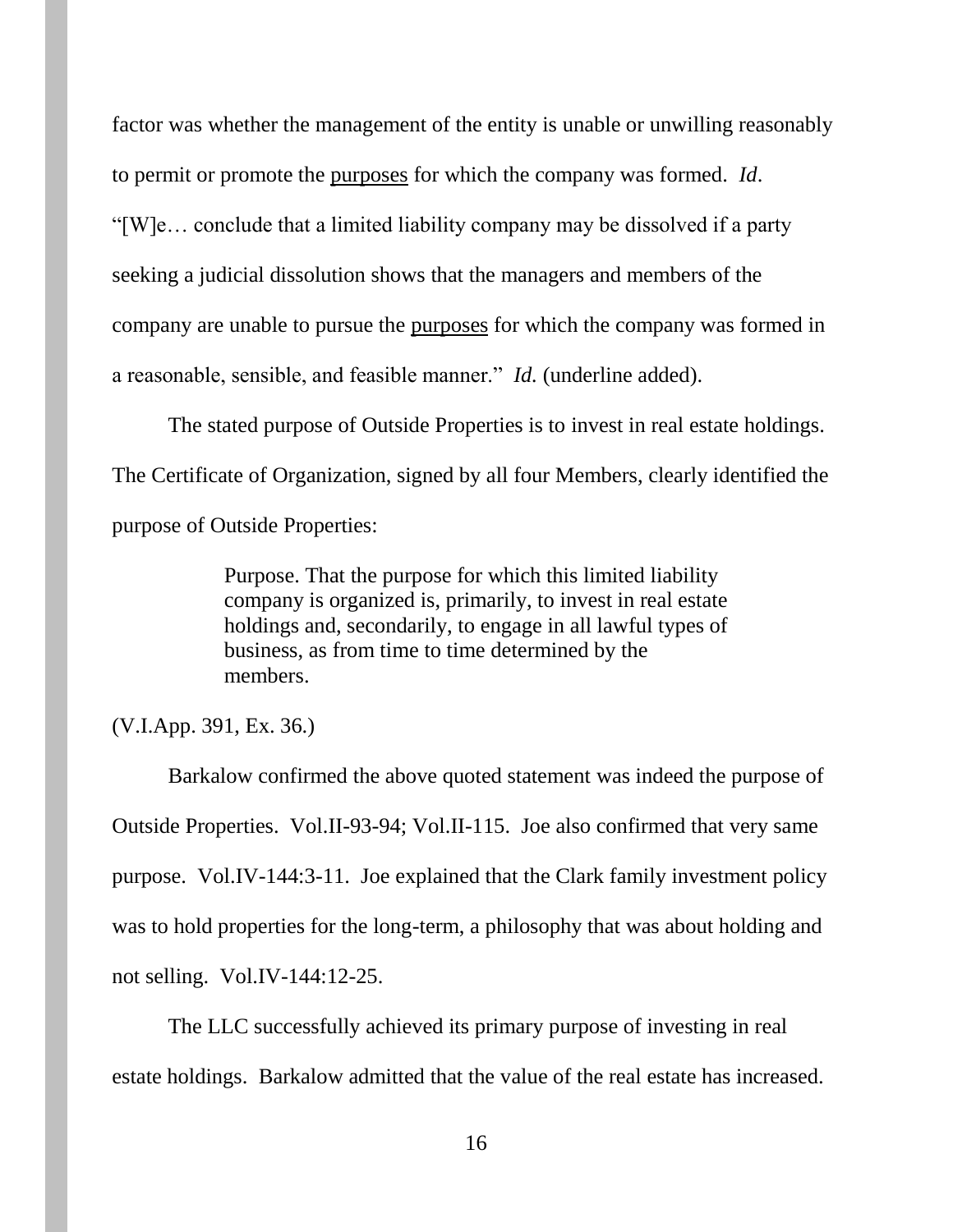Vol.II-218:3-5. Joe confirmed that Outside Properties has succeeded in its purpose because it has gone up in value, and that the value will remain at least where it is or continue to go up in value in the future if the real estate market remains the same. Vol.IV-145:11-146:7. The parties have used, in their appellate briefs, the significant appreciation in value of Outside Properties as evidence of the competing claims of windfalls. Outside Properties successfully functioned to achieve its primary purpose of being a real estate investment.

In addition to the primary purpose described in the previous point, Outside Properties also achieved the secondary purpose stated in the Certificate of Organization, "to engage in all lawful types of business." Outside Properties rented residential housing. That enterprise was also a success.

The company accountant testified that the last year before trial was the most profitable year that Outside Properties has had so far. Vol.III-86:3-15. Bryan testified, "it's been a profitable business all the way from its inception." Vol.IV-180:3-4. Barkalow agreed that, "[b]y every objective measure, Outside Properties continues to be a financial success." Vol.II-219:15-18.

## **E. It was error to dissolve the company based solely on the oppressive conduct of the minority member**

The court found misconduct only by Barkalow. It found he engaged in selfdealing, breached his fiduciary duty and converted LLC assets to his own use. The court summarized: "It is fair to say that the evidence clearly shows that [Barkalow]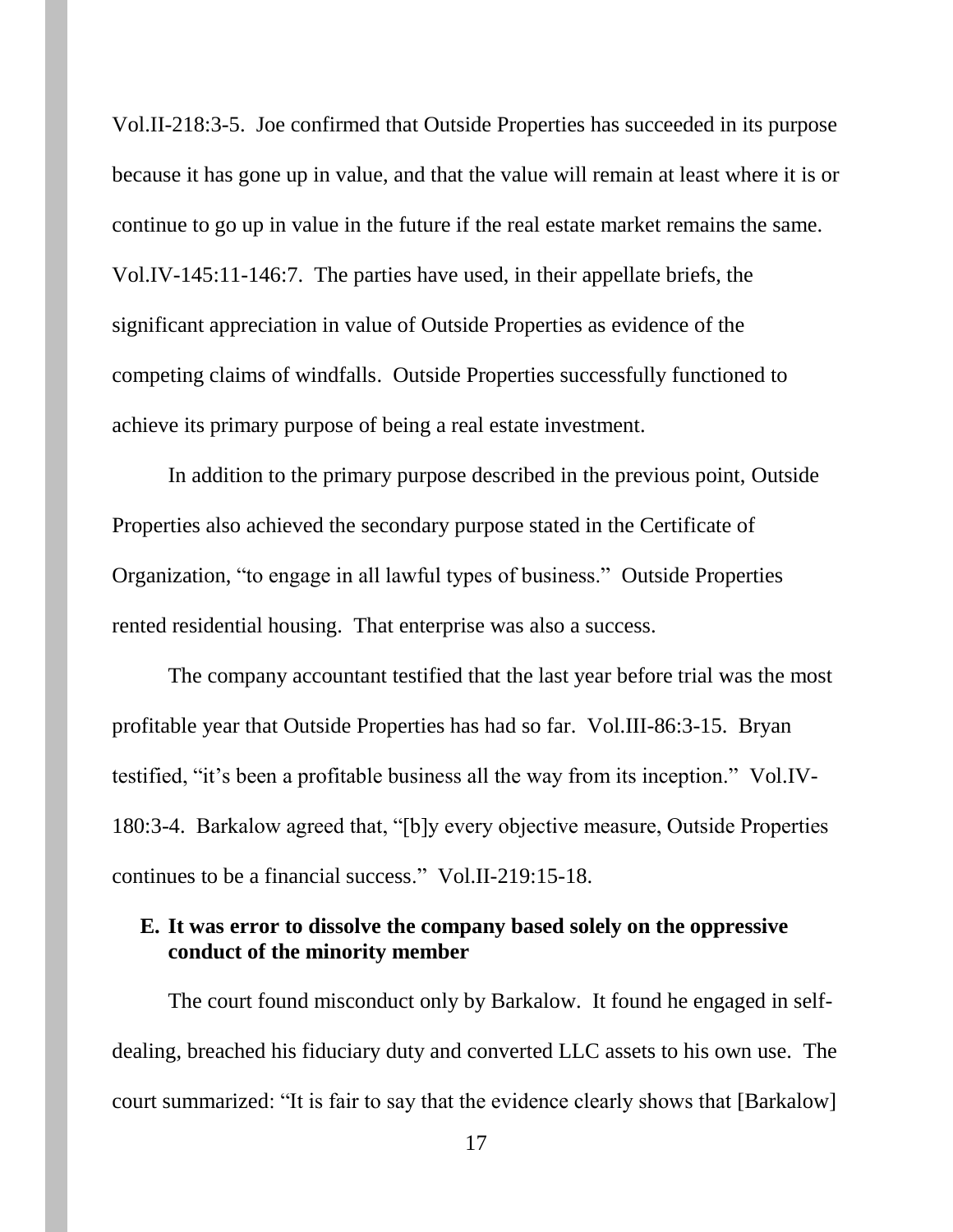was a difficult partner." In commenting on the conversion claim that was granted against Barkalow, the court pointedly stated that "Conversion is the legal term used for theft." (V.I.App. 298, Ruling.)

Barkalow also strangled the Company's capital sources. Barkalow took the position that Outside Properties did not have to repay the Clark family loans because the loans were not memorialized in a written instrument: "No note, no mortgage, no payment." (V.I.App. 275, Ruling, ¶ 1.) Barkalow also obstructed Outside Properties attempts to borrow from their commercial lender. (V.I.App. 274, Ruling, ¶¶ 3-4.)

Conversely, the court denied Barkalow's various claims of misconduct against Jeff and Bryan. It found that the Clark brothers did not breach their fiduciary duties, engage in oppression, breach the implied covenant of good faith and fair dealing, engage in a civil conspiracy, breach a contract, or engage in civil extortion. (V.I.App. 281-288, Ruling.) Moreover, the court recited examples of good faith by Jeff and Bryan:

[T]he Clark family entities loaned Tracy the money for his capital contribution; Jeff and Bryan never demanded payment from Tracy; Jeff and Bryan always allowed Tracy to vote with an equal share; the Clarks gave Tracy the opportunity to participate in the capital calls so that his share would not be diluted, but Tracy refused; the Clarks offered to either purchase Tracy's interest at an undiscounted amount or to take out commercial loans to repay their capital contribution and restore Tracy's 25% share, and he again declined.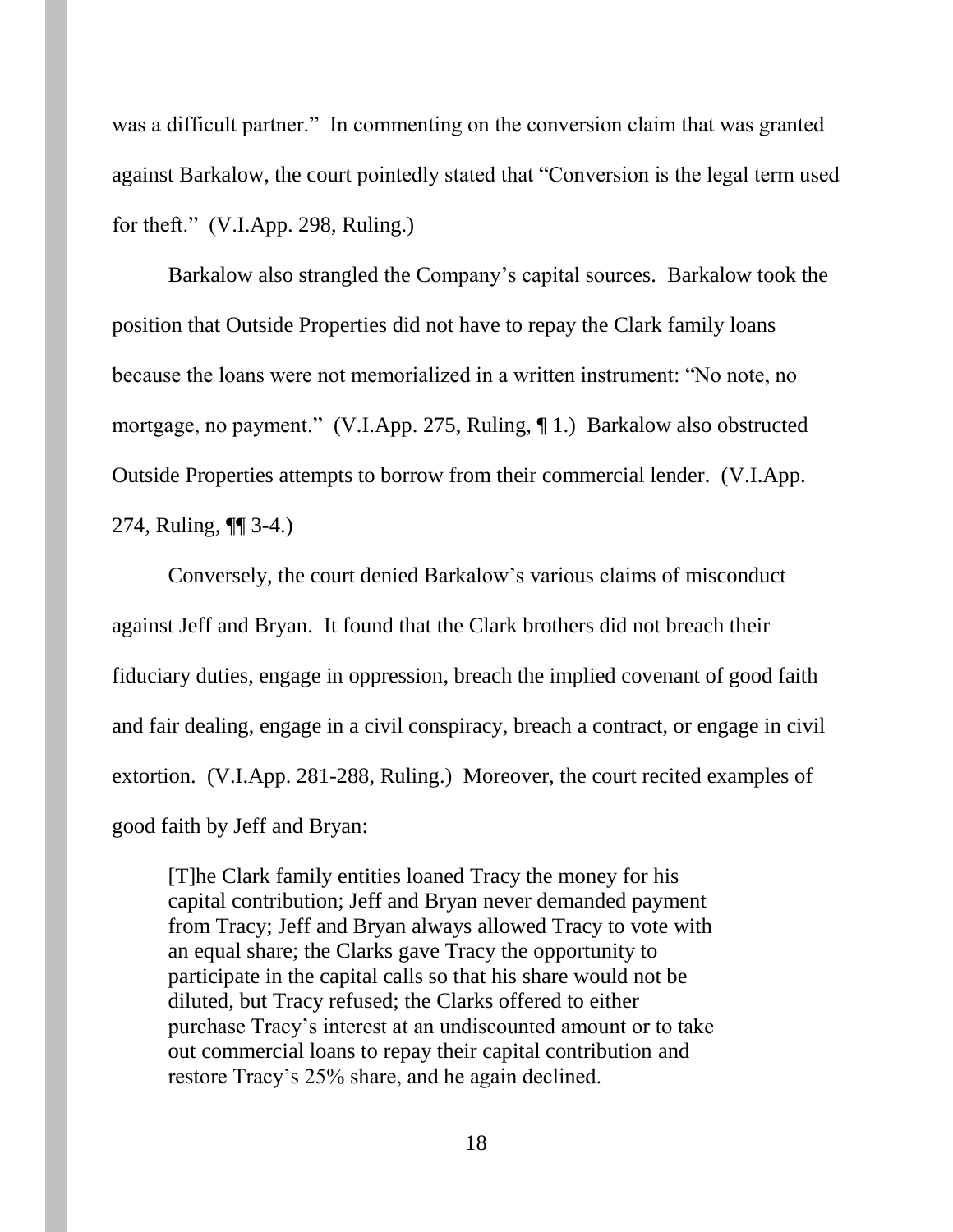(V.I.App. 282, Ruling.)

The only findings of misconduct were solely attributable to Barkalow. The court erred as a matter of law in dissolving the Company based upon a dysfunctional relationship, caused by the minority, where the Company was otherwise functioning as intended. To rule otherwise would give Barkalow, and all future minority LLC members, an absolute veto over the future of every LLC in Iowa. This is the situation that the *Baur* Court warned against. *See Baur*, 832 N.W.2d at 678 ("[C]ourts must be careful when determining relief to avoid giving the minority a foothold that is oppressive to the majority.").

Outside Properties was not deadlocked and was achieving its stated purposes by every objective measure despite the acrimonious relationship with Barkalow. The court erred in concluding that a dysfunctional relationship made it not reasonably practicable to carry on the Company's activities where the LLC was otherwise functioning in conformity with its governing documents.

## **II. CONVERSION OF CAPITAL TO LOANS: The Court acted without statutory or equitable authority in ordering the conversion of capital contributions into loans**

The Appellants' Brief identified three limitations on a district court's authority: the statutory deference to the governing documents; the statutory exclusion of other remedies in cases based only on the 'not reasonably practicable'

19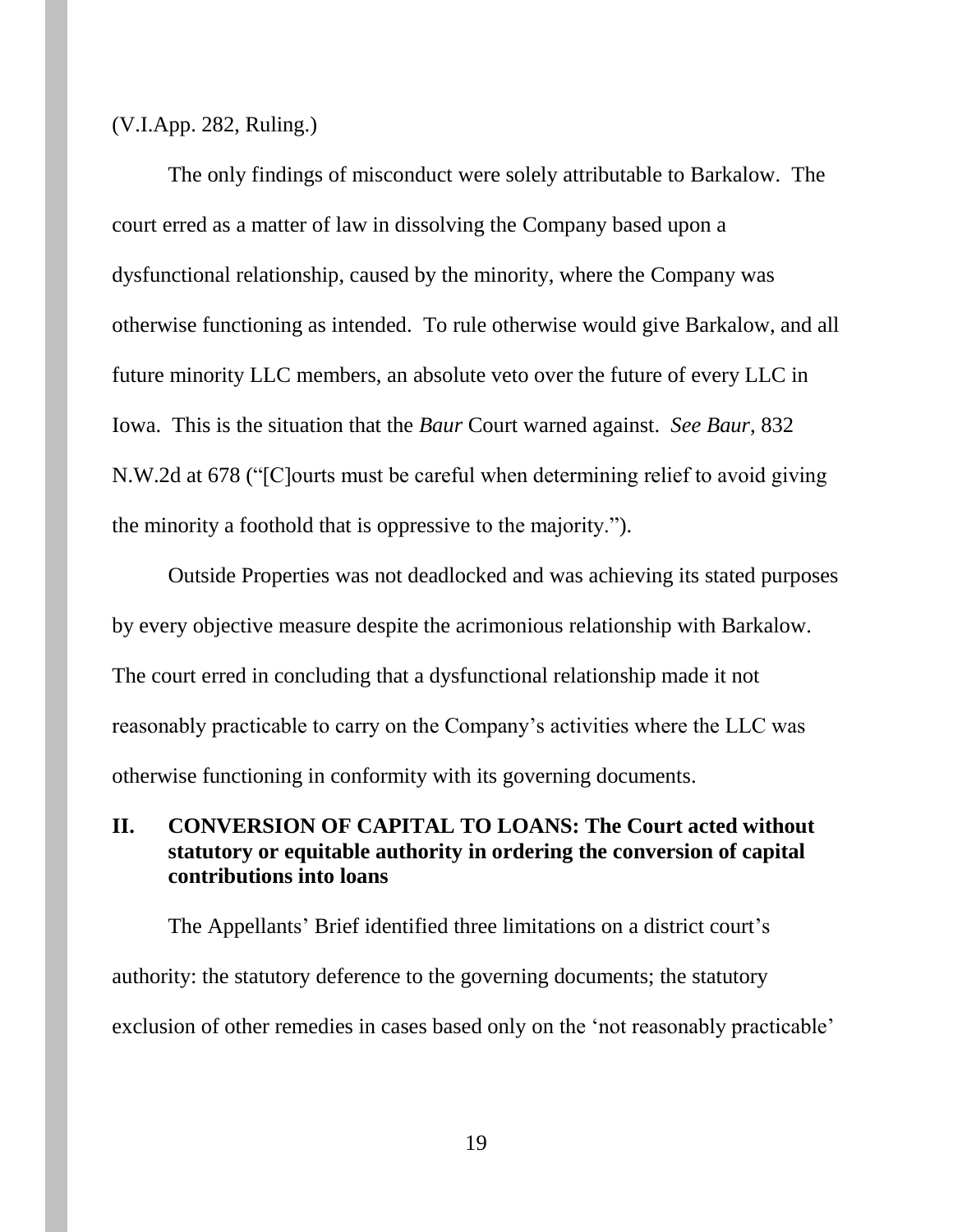standard; and the limitations on the equitable authority of the court. The Appellees addressed each of those points.

Note that the conversion-of-capital-to-loans issue is not even reached if the court does not have the statutory authority to dissolve the LLC in the first place. See *Baur*, 832 N.W.2d at 678 (requiring dismissal absent the finding of oppression required by statute).

## **A. The court erred by failing to give deference to the governing documents as required by the statute**

Barkalow proposes that, once dissolution has been ordered under the statute, the court's equitable authority is no longer constrained by agreements of the parties as set forth in the governing documents. There is no authority for that proposition. There is nothing in the statutory regime that would support Barkalow's claim that the courts may disregard the parties' prior agreements.

Contrary to the Barkalow's argument, *Felt* held that courts are constrained to follow the operating agreement conditions for the dissolution of an LLC even where the statute provided an alternative. *Felt v. Felt*, No. 18-0710, 2019 WL 2372321 (Iowa Ct. App. June 5, 2019). At issue in that case was whether the company dissolved under the terms of a joinder agreement. The *Felt* court stated: "Because of the express nature of the joinder agreement requirement, we find it controls over the statutory provision deeming assent to the operating agreement through membership." *Id.* at \*5. The *Felt* court concluded: "we are constrained to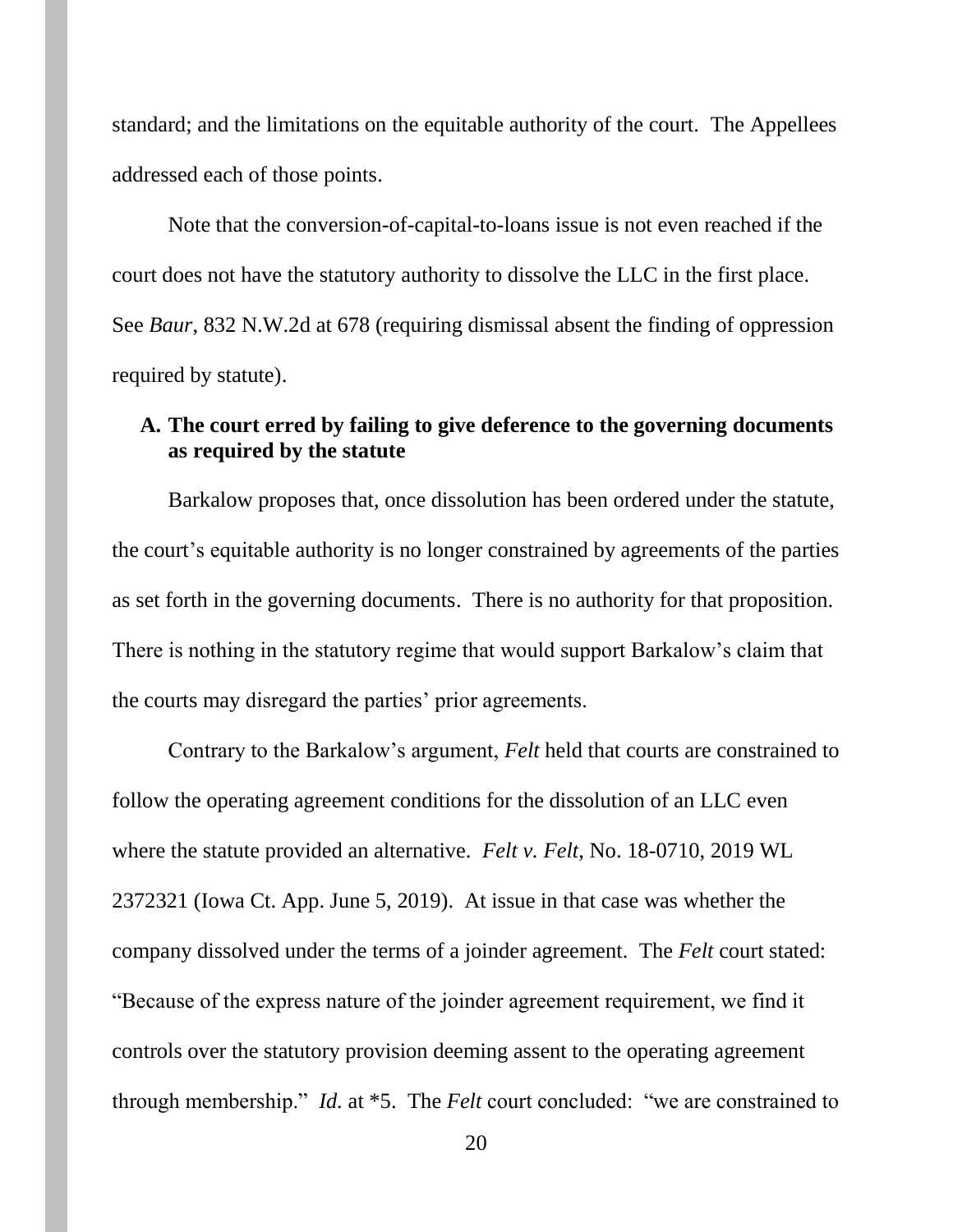construe the contract according to its terms" *Id.*at \*7. This deference to the governing documents is consistent with the Iowa Code requirement that the operating agreement shall govern "[r]elations among the members as members[.]" Iowa Code § 489.110(1)(a).

While certain statutory requirements cannot be changed by the operating agreement ( $\S$  489.110(3) (g-h)), the statute requires deference to the operating agreement on other issues. At issue here is whether the court has the authority to alter relations between the members or between the members and the LLC by converting capital contributions into loans. Because the court found the capital contributions the were made correctly and in accordance with the contract documents, the court is required, under § 489.110(1)(a), to defer to the agreements.

The *Maschmeier*<sup>4</sup> Court also expressed a preference for deference to the corporate organizing documents and it only exercised its equitable authority to set the stock price after finding that the documents were not adequate for that specific purpose. 435 N.W.2d at 382 ("We concur with this statement from the trial court's ruling: 'All parties have left the Court with the burden of evaluating the corporate stock."").

 $\overline{a}$ 

<sup>4</sup> Barkalow debates the authority of *Maschmeier v. Southside Press, Ltd.,* 435 N.W.2d 377 (Iowa Ct. App. 1988). Contrary to Barkalow's Brief, in the two published *Baur* opinions, the Iowa Court of Appeals and the Iowa Supreme Court cited to and quoted from *Maschmeier* opinion with approval on several different propositions. *Baur*, 780 N.W.2d 249 (Iowa Ct. App. 2010) (reversing summary judgment); *Baur,* 832 N.W.2d 663 (Iowa 2013) (reversing "directed verdict").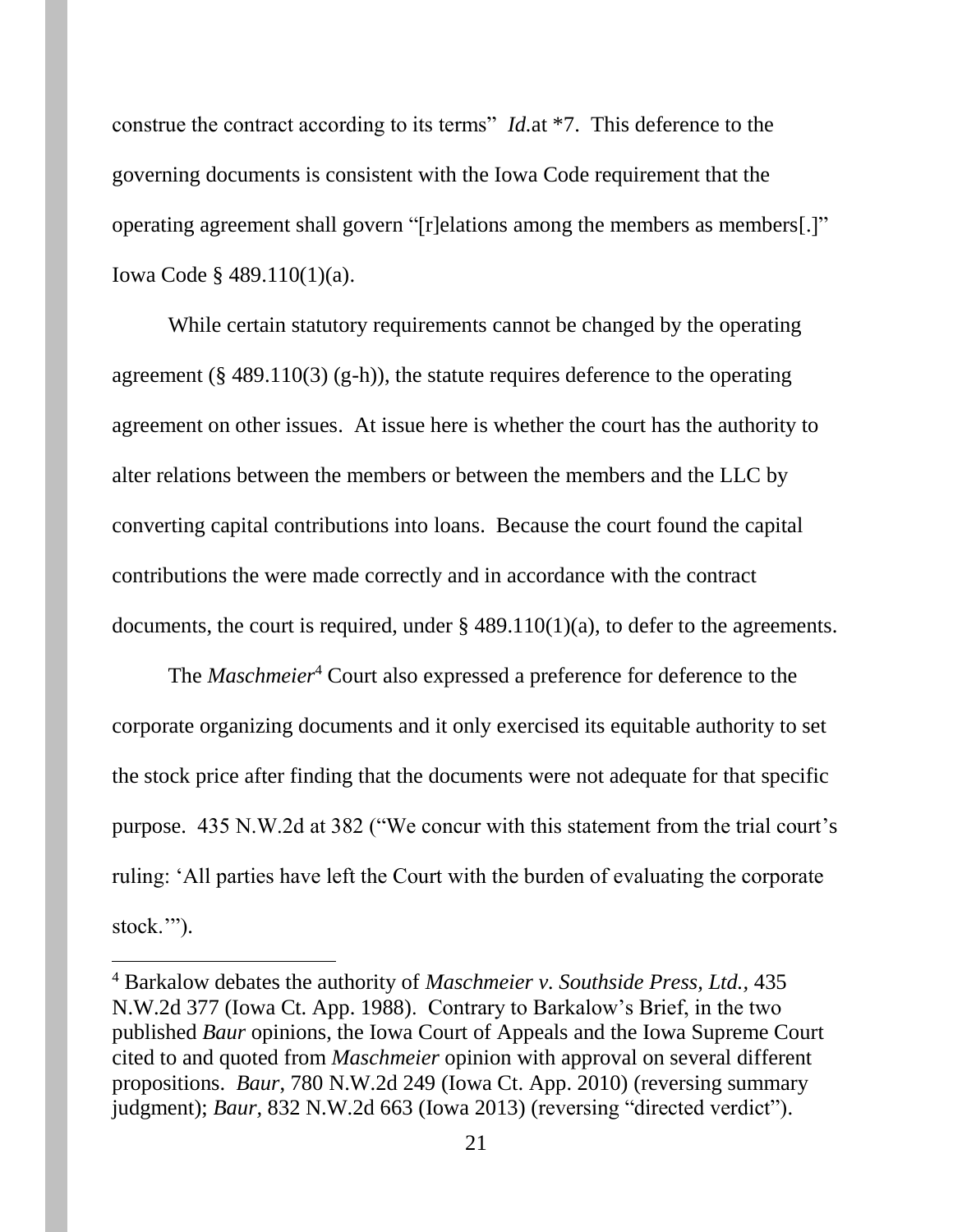*Maschmeier* and *Baur* limit equitable authority in the context of the corporation statutes. Since equitable authority under the LLC statute is imported from corporation law, so too the limitations on that authority are imported.

## **B. The court erred by ordering a remedy other than dissolution where the statute specifically limits remedies in cases where the authority for dissolution is limited to the not reasonably practicable standard**

Barkalow and Joe argue that the court possesses pre-existing equitable authority that was not specifically displaced by the statute. *Bauer* says otherwise. In *Bauer* the district court's equitable authority emanated from the statute. The authority to dissolve was based on the statute requiring proof that, "[t]he directors or those in control of the corporation have acted, are acting, or will act in a manner that is illegal, oppressive, or fraudulent." *Baur,* 832 N.W.2d at 670 (quoting Iowa Code  $\S$  490.1430(2)(b)). The court cited to the statute as the basis for the equity court's considerable flexibility in resolving the dispute. *Id.* at 677. The court concluded that, if no oppression has been demonstrated, the action "shall be dismissed." *Id.* at 678. In cases brought under that statute, the court had no equitable authority absent a finding of oppression required by statute.

The same interplay between statutory authority and equitable authority should apply to cases brought under the LLC statute. That statute states in pertinent part:

> 1. A limited liability company is dissolved, and its activities must be wound up, upon the occurrence of any of the following: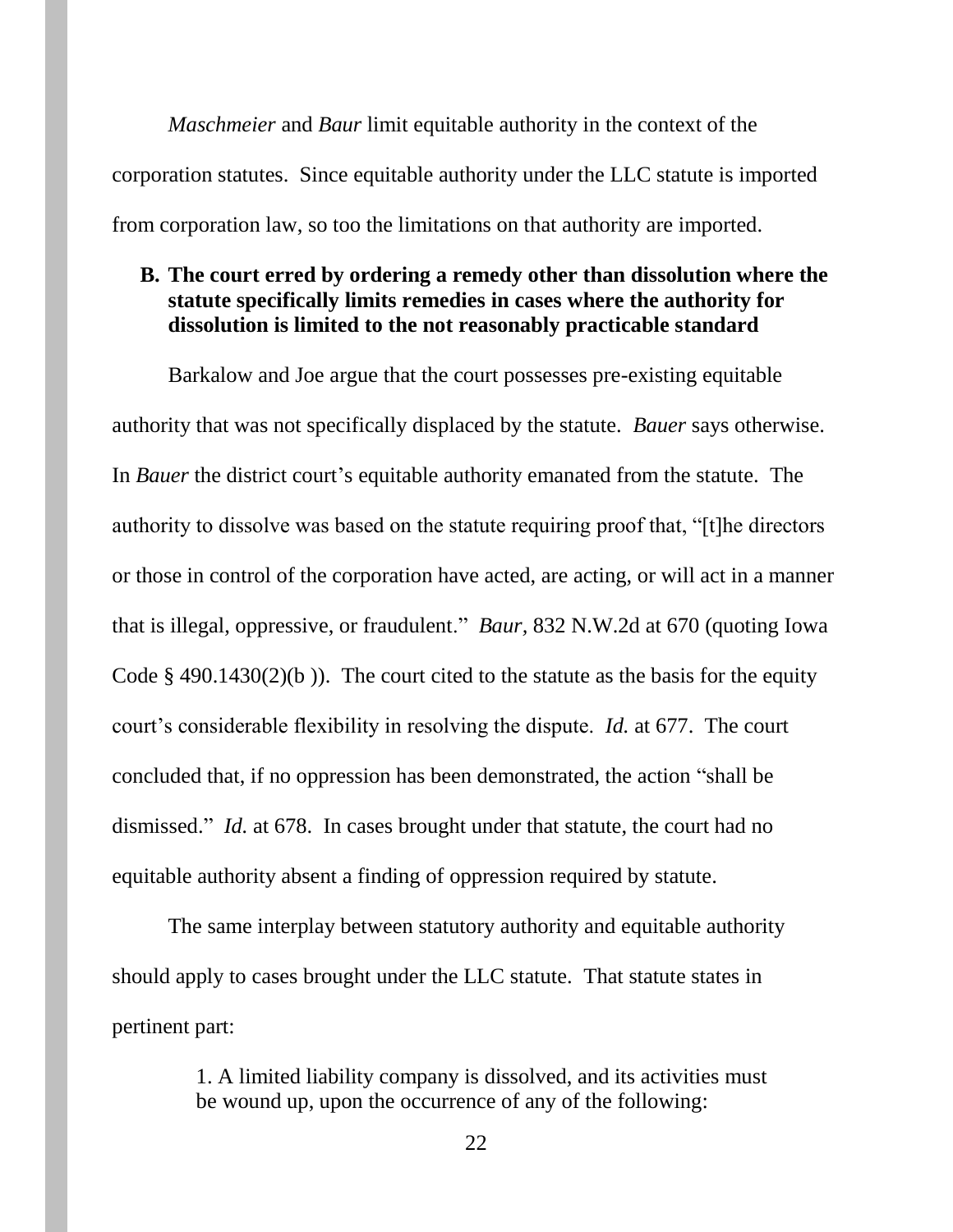…. d. On application by a member, the entry by a District Court of an order dissolving the company on the grounds that any of the following applies:

(1) The conduct of all or substantially all of the company's activities is unlawful.

(2) It is not reasonably practicable to carry on the company's activities in conformity with the certificate of organization and the operating agreement.

e. On application by a member or transferee, the entry by a District Court of an order dissolving the company on the grounds that the managers or those members in control of the company have done any of the following:

(1) Have acted, are acting, or will act in a manner that is illegal or fraudulent.

(2) Have acted or are acting in a manner that is oppressive and was, is, or will be directly harmful to the applicant.

**2. In a proceeding brought under subsection 1, paragraph "e", the court may order a remedy other than dissolution.**

Iowa Code § 489.701 (emphasis added).

By limiting "a remedy other than dissolution" to section  $(1)(e)$ , the

legislature specifically excluded the authority to order a remedy other than

dissolution in proceedings brought under section  $(1)(d)$ . There is no other way to

give meaning to the words that are present in § 489.701(2). Absent a showing of

illegality, fraud or oppression, the court's authority to fashion a remedy is limited

to dissolution; it does not have leeway to create an equitable remedy where the

statute specifically states there is no remedy other than dissolution. This

interpretation is consistent with the *Baur* holding recited above.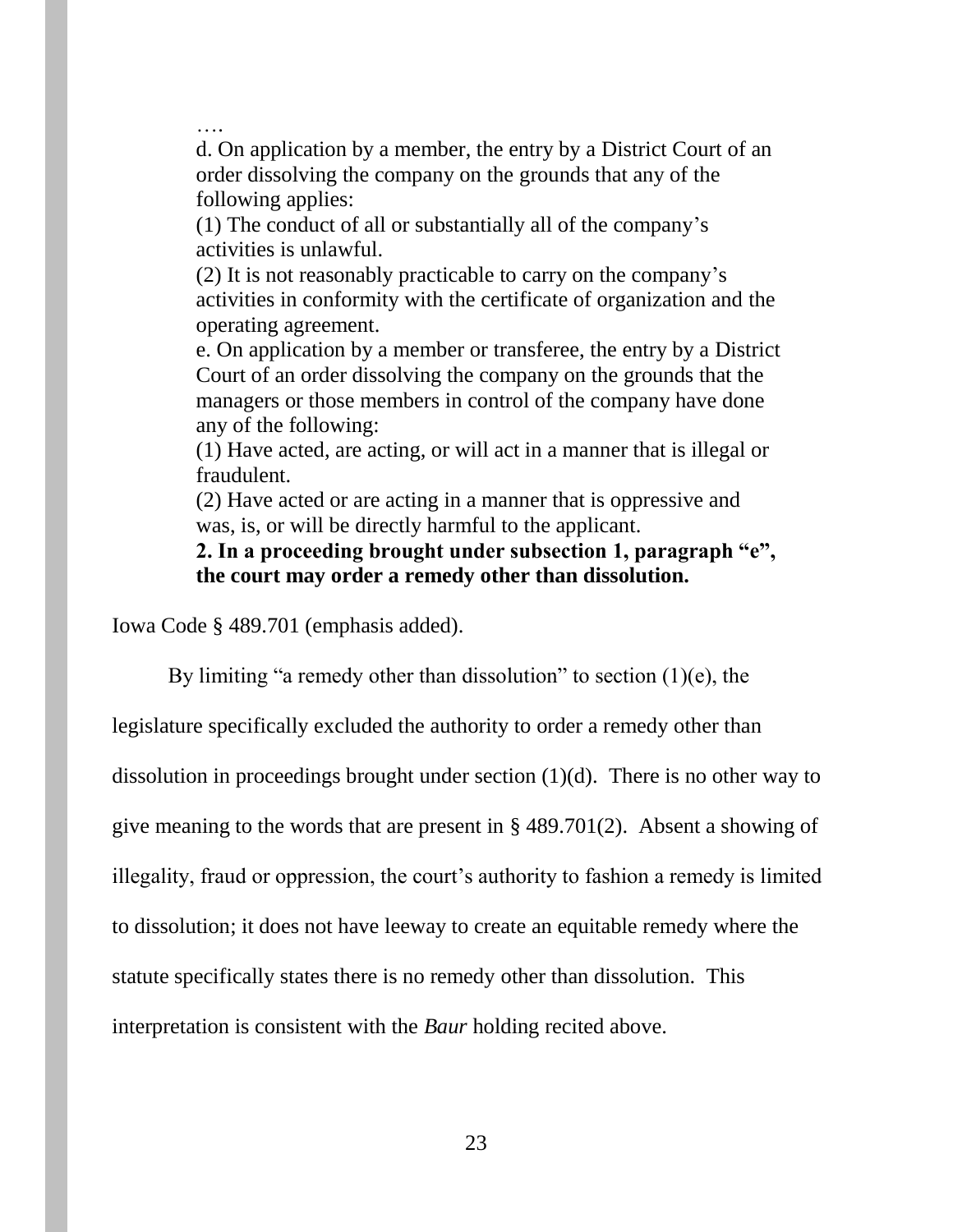Barkalow cites New York cases applying a New York statute. However, that foreign statute does NOT contain the limitation on remedies that is present in the Iowa statute. The New York statute states in its entirety:

> On application by or for a member, the supreme court in the judicial district in which the office of the limited liability company is located may decree dissolution of a limited liability company whenever it is not reasonably practicable to carry on the business in conformity with the articles of organization or operating agreement. A certified copy of the order of dissolution shall be filed by the applicant with the department of state within thirty days of its issuance.

NY Limit Liab Co § 702 (McKinney). There is no analog in the New York statute to Iowa Code § 489.701(1)(e) or (2). Therefore, the cases referring to the New York statute can provide no assistance in the interpretation of the Iowa statute.

It was an error by the court to convert capital contributions to loans, because the court's remedy limited to dissolution where the dissolution is founded on reasonable impracticability.

# **C. The court erred in exercising equitable authority where the only wrong to be righted was the wrong caused by Barkalow**

As set forth above, the court found that Barkalow was a difficult partner who engaged self-dealing, civil conversion a/k/a theft, and he breached his fiduciary duties. Barkalow's conduct directly led to the Clark brothers' decision to make capital contributions instead of loans.

The court found that Barkalow voted twice to NOT repay the Clark family loans that had been used to capitalize the LLC. (V.I.App. 275, Ruling, 1.)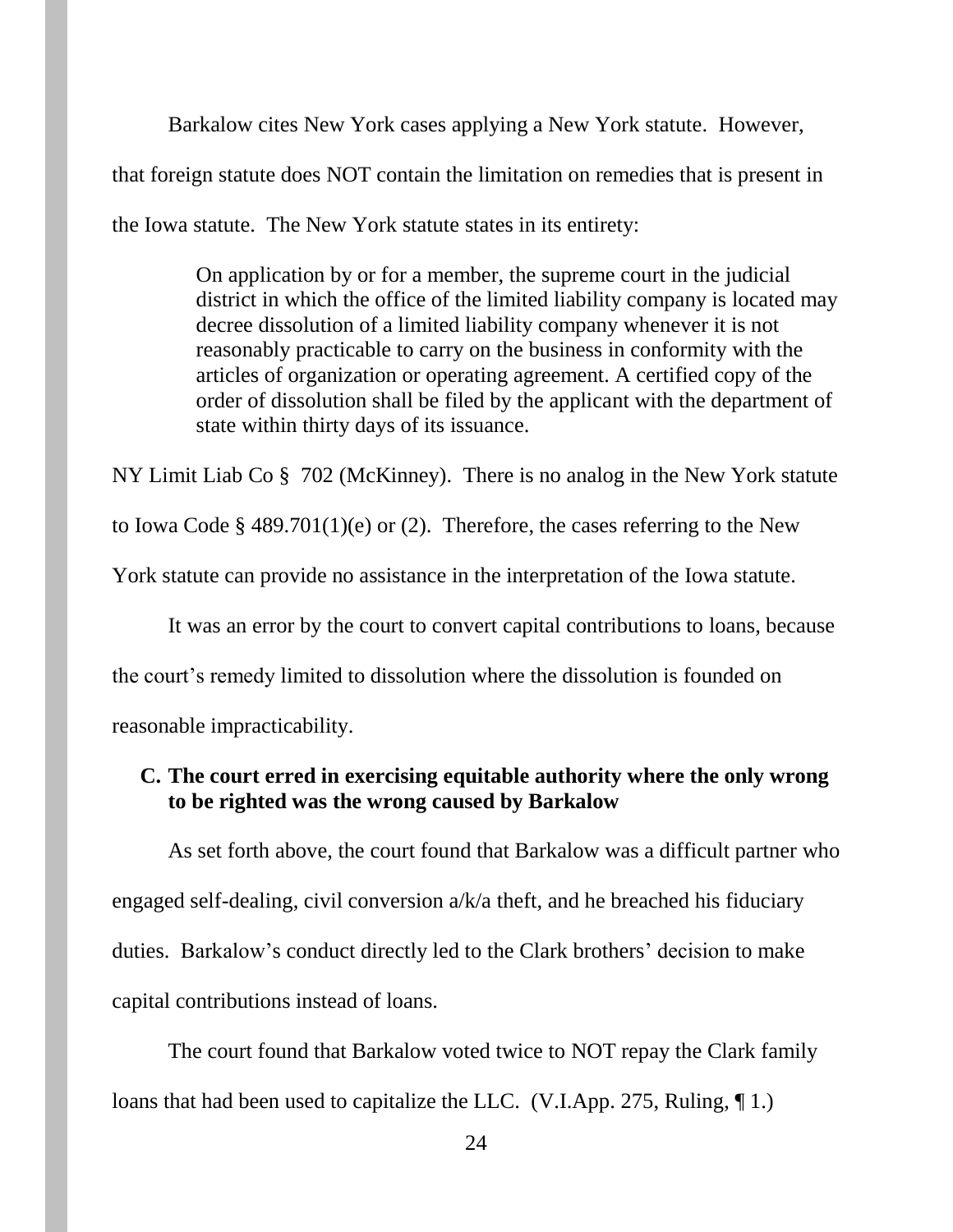Barkalow claimed that the loans were not memorialized with a written instrument and stated several times: "no note, no mortgage, no payment." *Id*. Consequently, Outside Properties quit making payments on the Clark family loans in September 2014. *Id*. This conduct alone was oppressive.

In the spring of 2015, the members agreed that Joe would look into refinancing the Clark family loans to Outside Properties, "but [Barkalow] stopped the refinancing." (V.I.App. 275, Ruling, ¶¶ 2-4.) Although three members voted for commercial refinancing of the family loans, the bank would not make a loan if just one member objected, so Barkalow single-handedly blocked commercial lending sources. (V.I.App. 275, Ruling, ¶ 5.) It was at that point that Jeff and Bryan first advocated using capital contributions to pay the family loans. (V.I.App. 275-276, Ruling, ¶ 5.)

The court found: "[Barkalow]'s actions preventing the Clark family loans from being refinanced through US Bank in the summer of 2015 hindered the progress of getting the Shultz loan taken care of with a bank loan in December 2015." (V.I.App. 274, Ruling.) Hence, Barkalow's past obstruction of loans from commercial sources, and his obstruction of the repayment of the loans from the Clark family led directly to the vote by Jeff, Bryan and Joe to treat the December 2015 infusion as a capital contribution instead of loan. *Id*. Barkalow's refusal to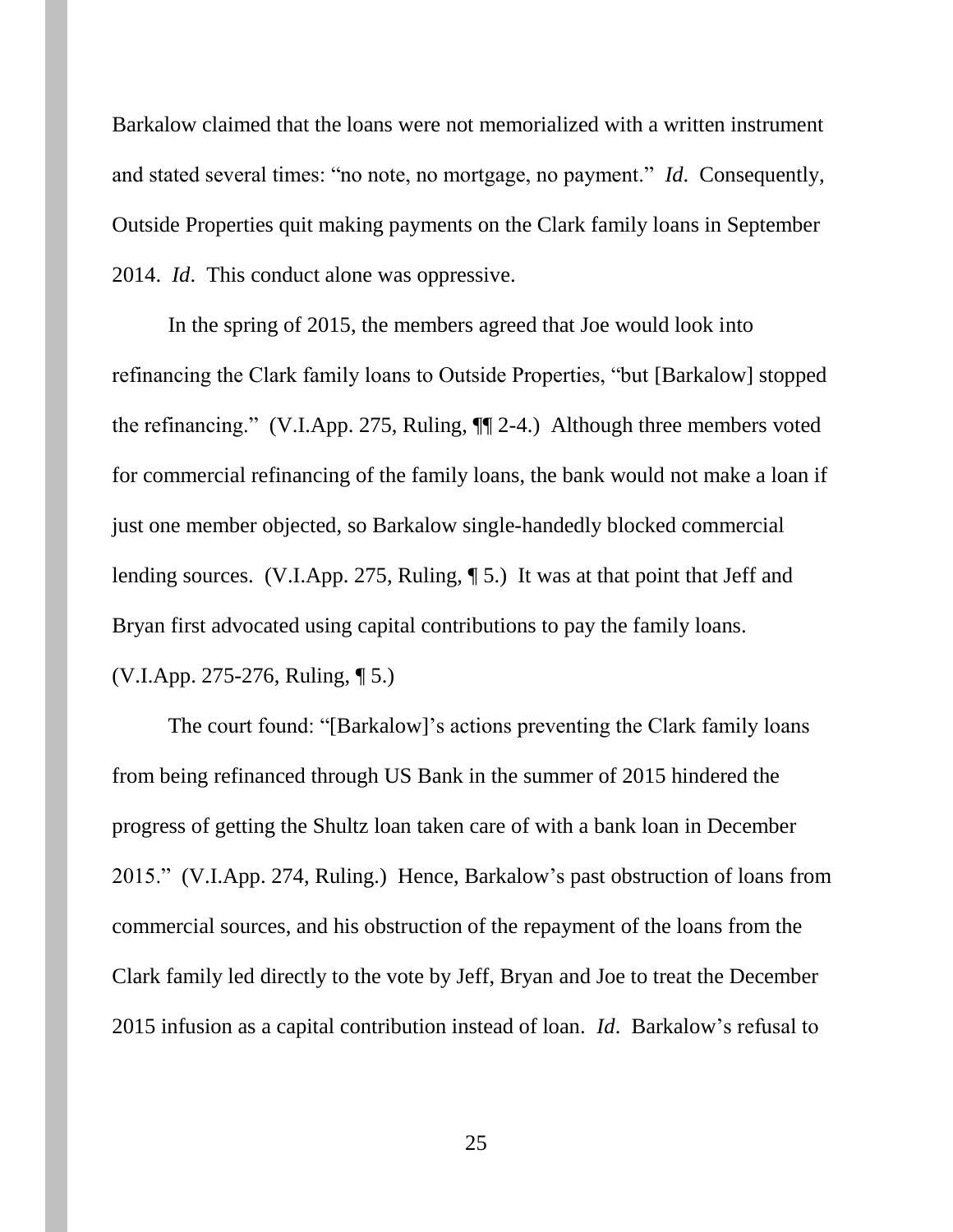acknowledge repayment obligations on the Clark family loans led to the second capital contribution in February 2016. (V.I.App. 275-276, Ruling.)

Joe makes claims about what is "fair and equitable." Joe's equity arguments miss the point because they do not identify any findings by the court of "a circumstance contrary to the principles of equity." Moreover, there are two fundamental contradictions with all of Joe's arguments about what is fair and equitable. First, Joe voted for both capital contributions. Joe testified about the 2015 capital contribution: "Nobody voted for it to be a loan; we voted for it to be a capital contribution." (Vol.IV-143:17-18.) He testified about the 2016 capital contribution: "I voted in favor of it, so I suppose at some point there was an obligation to put money in." (Vol.IV-132:14-15). At the time the votes were taken, and recorded in the minutes of the membership meetings, Joe presumably thought the capital contributions were fair and equitable.

Second, Joe testified that the capital contributions were based on legitimate business purposes. Joe testified that the 2015 capital contribution was in the best interest of the company, "to get Ellis paid off." (Vol.IV-88:15-18.) Joe testified that the 2016 capital contribution was in the best interest of Outside Properties to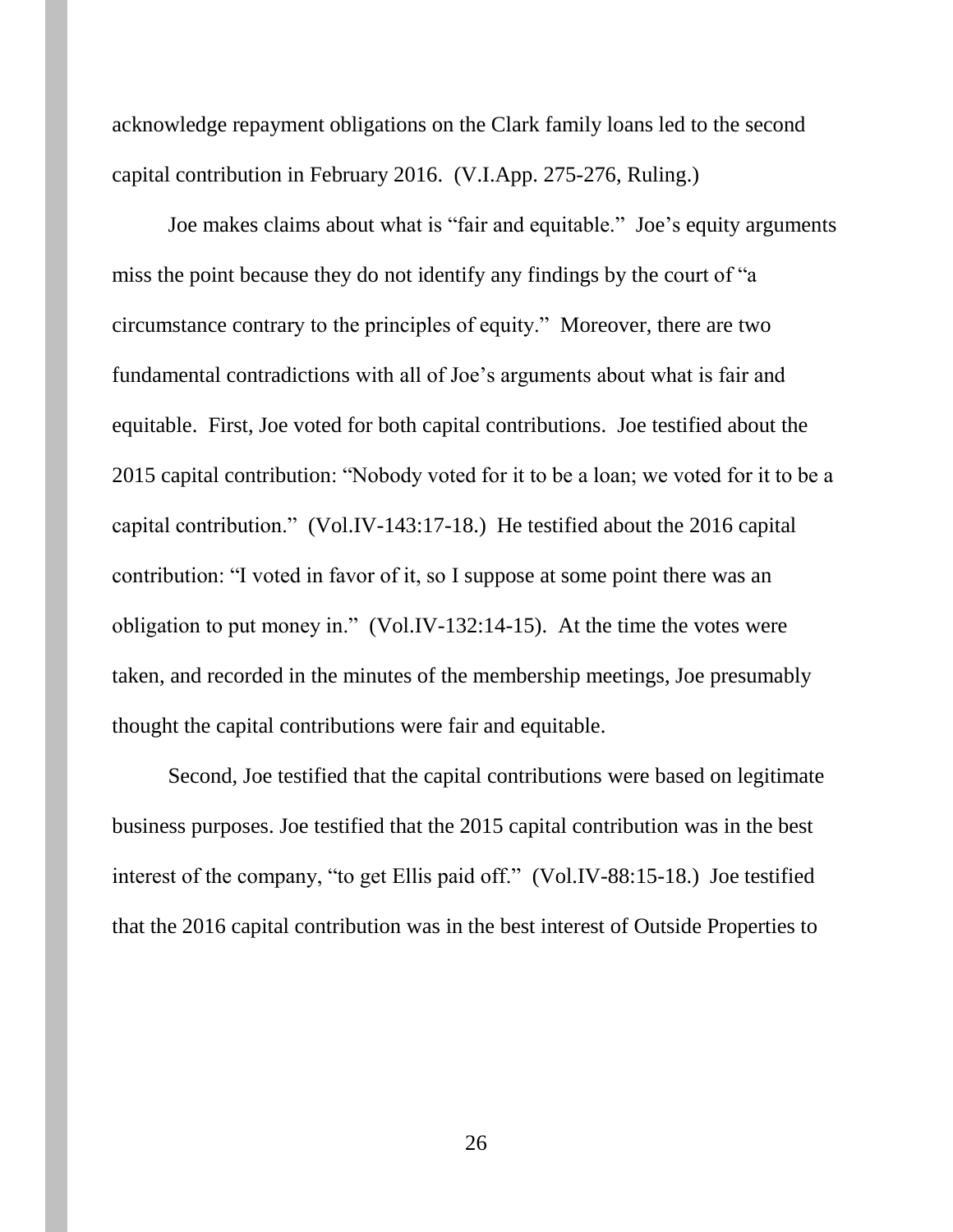pay the loans from Clark family entities (payments that Barkalow opposed) because "that's how a good business is run."<sup>5</sup> (Vol.IV-130:15-131:24.)

Tangentially, Joe states that the statutory provision for winding up a dissolved LLC will require distribution of surplus in "equal shares" to each member. However, that rule is only a default rule and the parties are free to arrange a different distribution in the governing documents. *See* Unif.Ltd.Liability Co.Act 2006 § 708 Comment (Westlaw); 5 Ia. Prac., Business Organizations § 13.25, M. Dore (Westlaw 2020).

Here the Operating Agreement (V.I.App. 325, Ex. 1, ¶ 2.7.1) and the Certificates of Management (V.I.App. 462-468, Exs. 319-322) each reflect the intent of the parties to tie capital accounts to equity. Indeed the corporate tax return K-1's from 2009 to 2015, all consistently show that the parties allocated annual profits and losses to capital accounts based on the percentage of capital. (V.II.App. 232-612, Confidential Exs. 312-318, Vol.I-170:11-171:4; Vol.III-182:3- 16.) Joe's suggestion that the statute will ultimately require distribution of the surplus in equal shares is legally and factually incorrect, and it is not responsive to any point raised on appeal.

 $\overline{\phantom{a}}$ 

<sup>&</sup>lt;sup>5</sup> Joe complains that the 2016 capital contributions were used to pay loans that were neither due nor in default, and no member vote was taken to establish a due date for the contribution. This argument goes only to the timing of the contribution, not to its essential nature.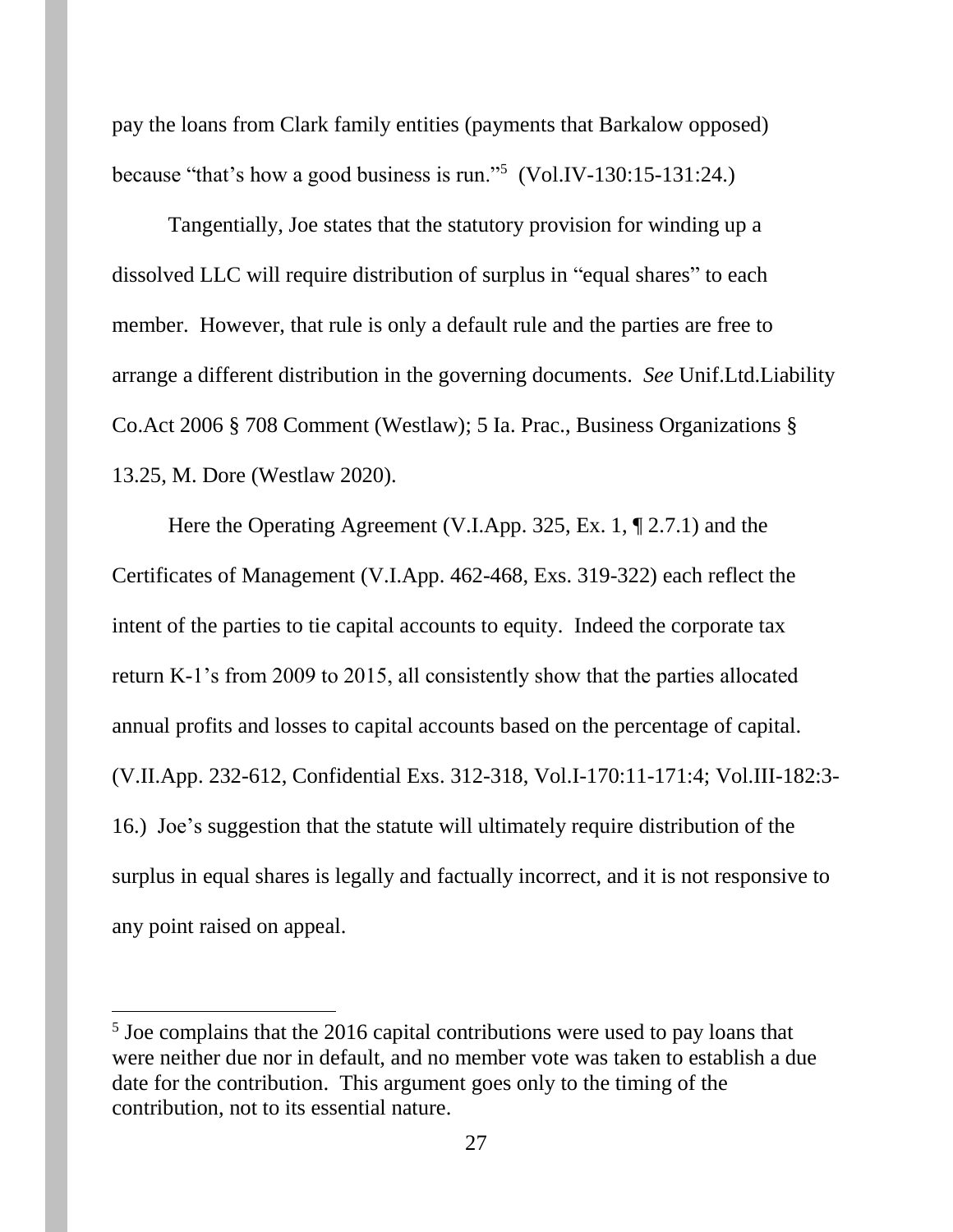## **III. CROSS-APPEAL: The cross-appeal is without merit because the court properly denied dissolution based on oppression by the Clarks where Barkalow was the oppressor and the Clarks breached no fiduciary duties**

Bryan and Jeff agree that error was preserved and that this Court reviews

this issue de novo.

#### **A. The court correctly denied Barkalow's claim of oppression**

Barkalow appeals the denial of dissolution based on alleged majority-

member oppression, but does not dispute the legal findings.

## **1. Barkalow failed to prove oppression based on his reasonable expectations.**

Barkalow's appeal depends entirely on his claimed expectation that there would be no "required" capital contributions. Barkalow claims that the phrase "no additional capital contributions shall be required," means that no capital contributions shall be permitted at all, or perhaps only in circumstances that Barkalow does not fully articulate. "[N]othing in the Operating Agreement allows for (i) unilaterally capital contributions; or (ii) a member making demand of another to make an equal capital contribution or face dilution of his ownership interest." (Barkalow's Brief p.53). Barkalow thus implies that capital contributions are permitted in some circumstances, either where they are not made "unilaterally," or do not cause dilution. None of those expectations is reasonable.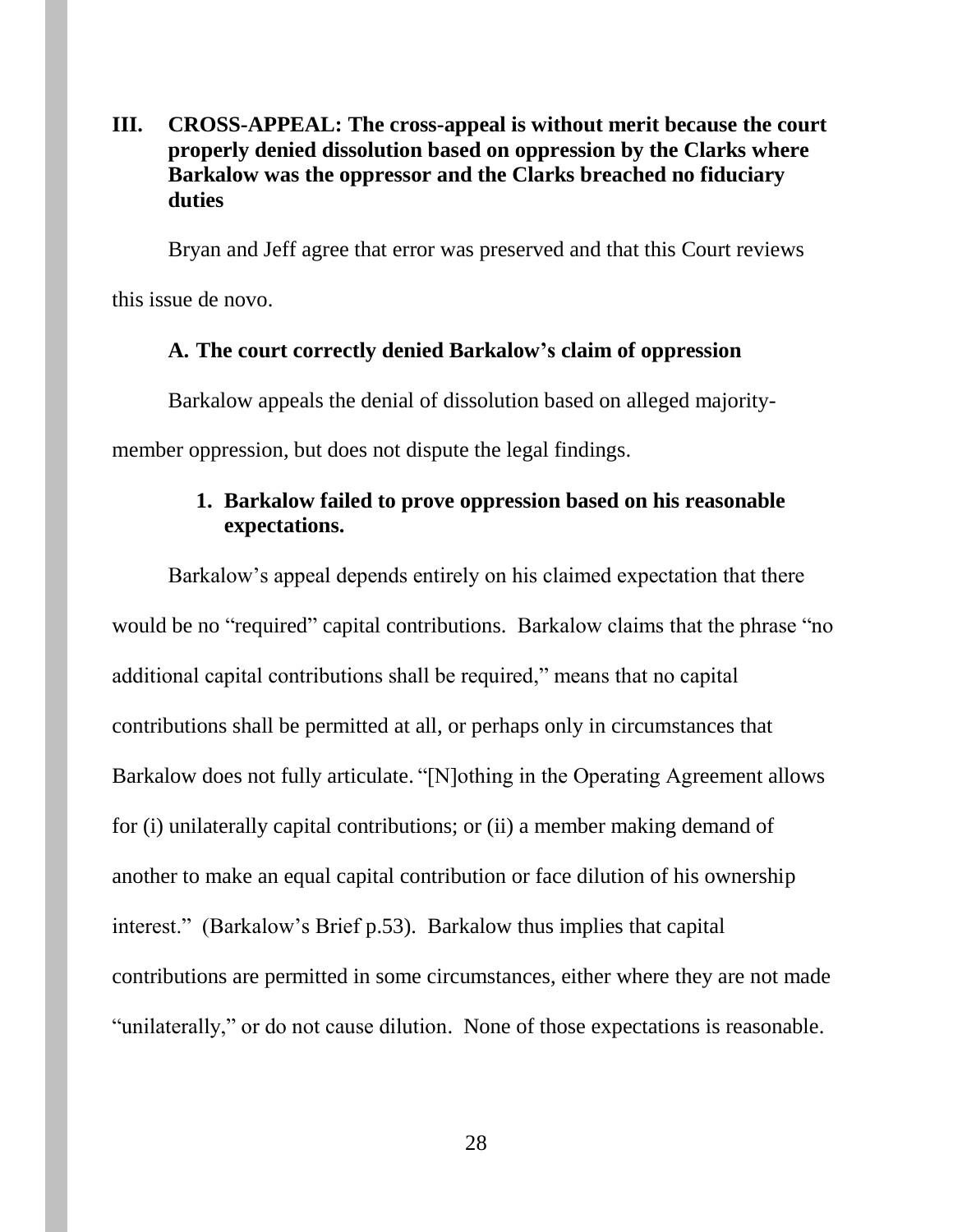The Operating Agreement stated that the capital proportions were to be "adjusted from time to time to reflect any additional contributions or withdrawals." (V.I.App. 270, Ruling.) The Company's Management Certificates also state "that capital contribution and proportionate equity interest is subject to change." (V.I.App. 462, Ex. 319). Barkalow signed both and so they are an objective source of his reasonable expectations (V.I.App. 328, Ex. 1; V.I.App. 462, Ex. 319.) Barkalow reasonably should have known that additional contributions could be made.

Barkalow's "no dilution" condition for additional contributions is objectively unreasonable. The above-quoted provision of the Operating Agreement provides for an adjustment in the voting rights "in proportion to the capital contributions of each member, as adjusted from time to time to reflect any additional contributions or withdraws." (V.I.App. 328, Ex. 1). The Company's Management Certificates provides that that "proportionate equity interest is subject to change."

Barkalow's "no unilateral contributions" condition is also objectively unreasonable. It is not clear what Barkalow means by the term "unilateral." He implies that there has to be unanimity because he uses of the term "unilateral" to describe the two contributions that were authorized by a majority vote of 3 to 1.

29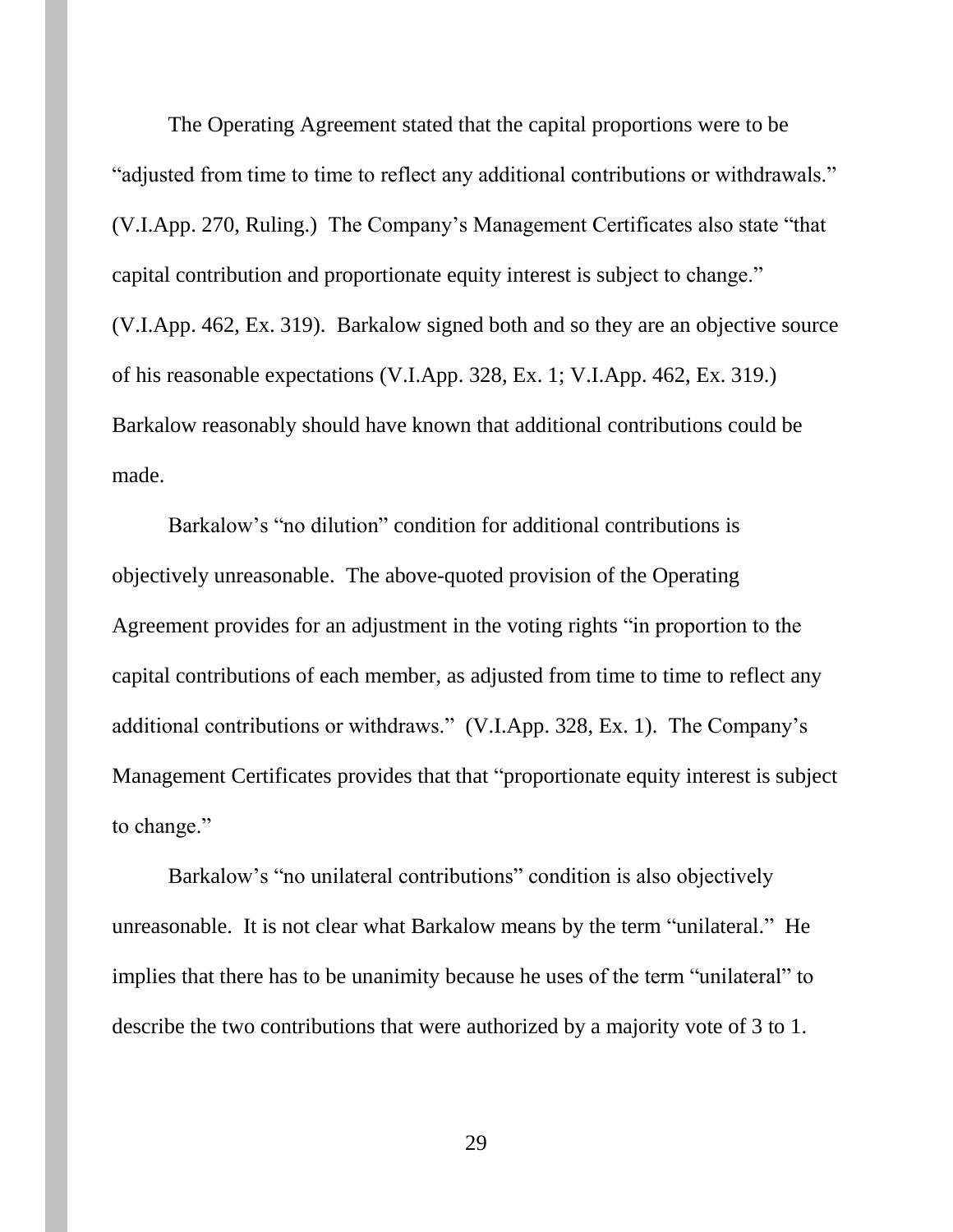Neither the Operating Agreement nor the statute require unanimity. The Operating Agreement does not create a separate voting procedure for capital contributions and it does not require unanimity. Barkalow's reasonable expectation was that of a minority member. (V.I.App. 281, Ruling.) As such, Barkalow had to expect that the will of the majority would prevail at votes taken at member meetings.

The statute defines contribution to include "…any benefit provided by a person to a limited liability company that is… (c) In the person's capacity as a member and in accordance with the operating agreement or an agreement between the member and the company." Iowa Code § 489.102. Thus, the statute permits the company to reach an agreement with a member to make a contribution without a requirement of unanimity.

As long as contributions were permissive and not required, the reasonable expectation was that a majority could vote to add capital. The court correctly found that Barkalow was offered the opportunity to contribute capital and declined. Barkalow chose to invest in other opportunities rather than contribute to Outside Properties. (V.I.App. 279, Ruling.). This precludes Barkalow's claim of oppressive conduct as a matter of law. "[D]ilution of the value of the minority shareholder's stock will not amount to oppressive conduct when the minority shareholder is given an opportunity to supply capital and thereby maintain its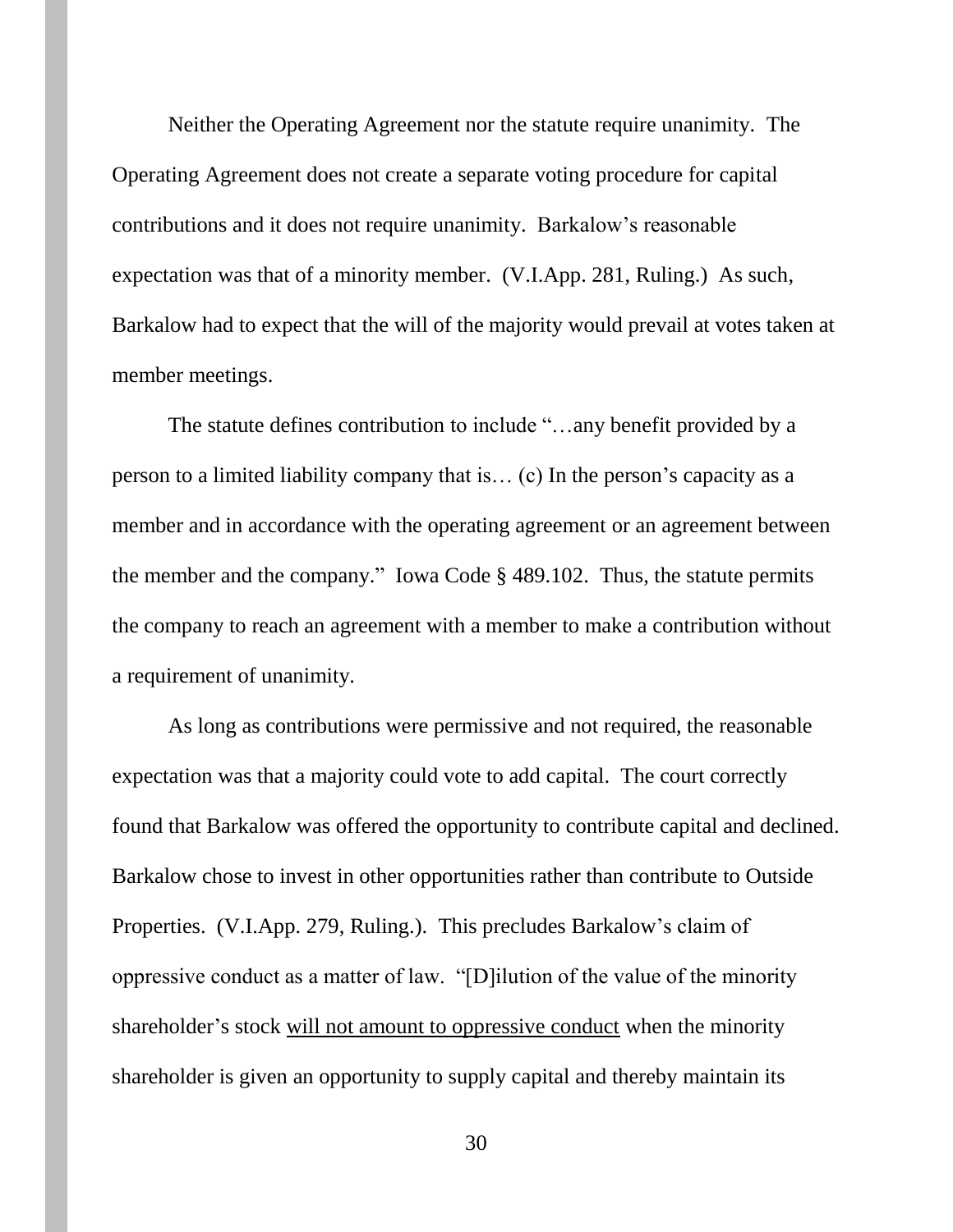percentage interest in the corporation." *In re Quail Aero Serv., Inc.,* 300 A.D.2d 800, 802 (N.Y. App. Div. 2002) (citing *DiPace v. Figueroa*, 223 A.D.2d 949, 952 (N.Y. App. Div. 1996)). *See Knobloch v. Home Warranty, Inc.,* C15-4239-MWB, 2016 WL 6662709, at \*1–7 (N.D. Iowa Nov. 10, 2016).

## **2. Barkalow failed to prove the capital contributions were not supported by a legitimate business purpose**

Barkalow argues that the court erred in finding the capital calls were supported by a legitimate business purpose. (Barkalow's Brief pp.56-63). Barkalow acknowledges that the capital contributions were used to pay debts to Ellis Shultz in 2015 and to the Clark family entities in 2016. Barkalow argues that payment of debt was not legitimate purpose because Outside Properties could have borrowed the money from a commercial lender or from the Clark family entities.

However, Barkalow obstructed the repayment to the Clark family loans, as recited above. For that reason, Outside Properties stopped making payments on the Clark entity loans in September 2014. (Vol.VI-159:10-160:1.) Joe, Bryan, and Jeff were all willing to refinance the Clark entity loans with US Bank, but Barkalow stopped the process. (Vol.IV-85:8-86:18; V.II.App. 210, Ex. 118.) *See also* Vol.IV-159:1-10; Vol.III-114-118 (discussing Ex. 34 vote to pay off interfamily loans; Jeff testifying Tracy said wouldn't repay without note and mortgage); (Vol.III-185:23-186:3 (Tracy was one who refused to agree to US Bank financing, which required approval by all 4 members per bank policies) (Vol.IV-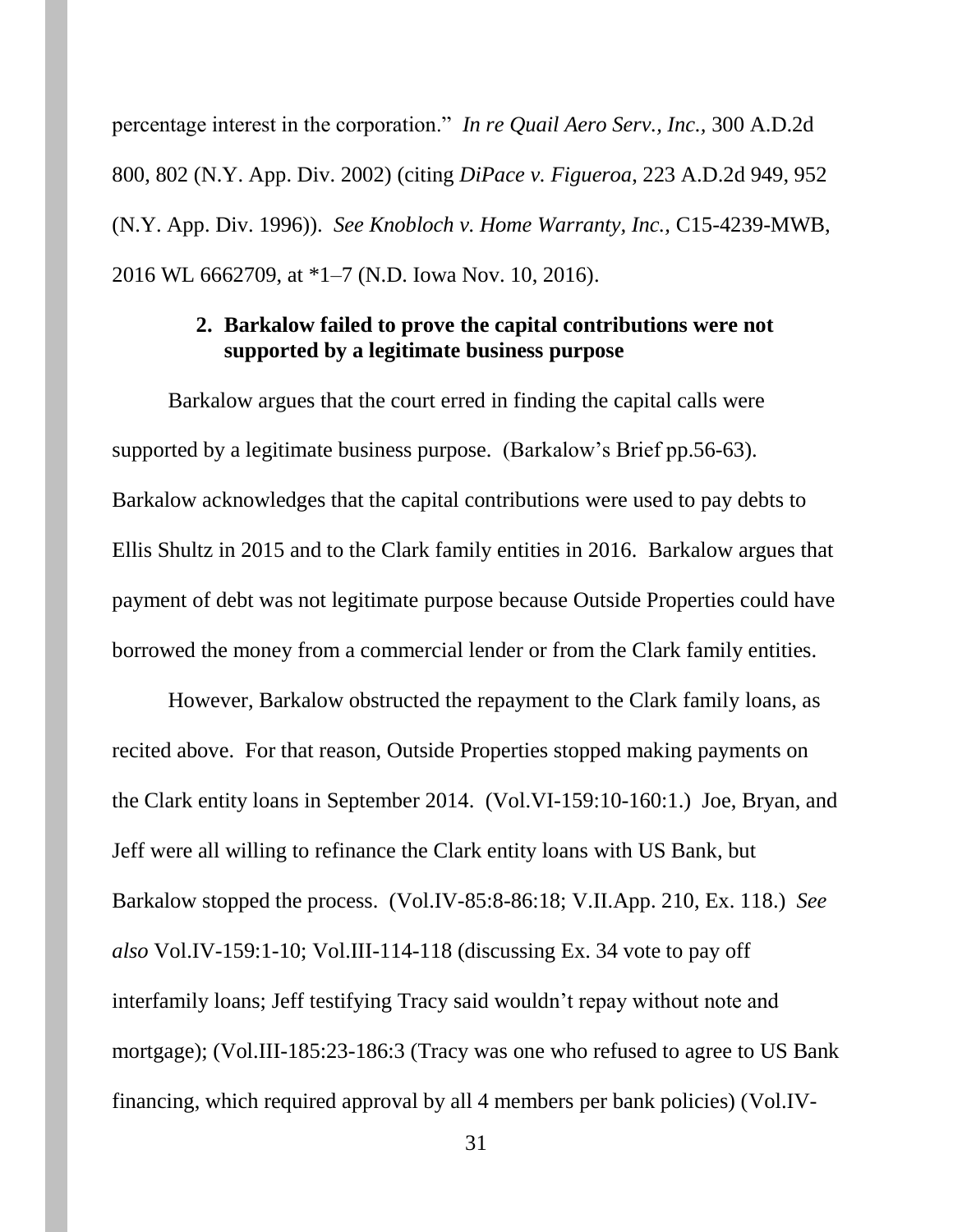85:8-86:18.) The court properly concluded that [Barkalow]'s actions of preventing the Clark family loans from being refinanced through US Bank in the summer of 2015 hindered the progress of getting the Ellis Shultz loan taken care of with a bank loan in December 2015. (V.I.App. 274, Ruling.)

Barkalow's obstruction of commercial refinancing continued at meetings in January and February of 2016. At each, Barkalow's "no" vote resulted in a barrier to refinancing with US Bank or another third party entity. (*See* V.I.App, 404-405, Ex. 42, Votes 2 and 3; V.I.App. 406, Ex. 43; Vol.IV-97:1-97:23).

The evidence showed and the court correctly found that it was Barkalow's own obstruction of commercial lending sources and his objection to the repayment of the Clark family loans that created the legitimate business need for capital contributions.

## **B. The court correctly found that the Clark brothers did not breach a fiduciary duty**

Bryan and Jeff agree that Barkalow preserved error and his statements regarding the standard of review on this issue.

For his fiduciary duty claim, Barkalow relies on the same facts as his claim of oppression: the Clarks frustrated the reasonable expectations of Barkalow to not be required to contribute additional capital and not have his ownership interest

32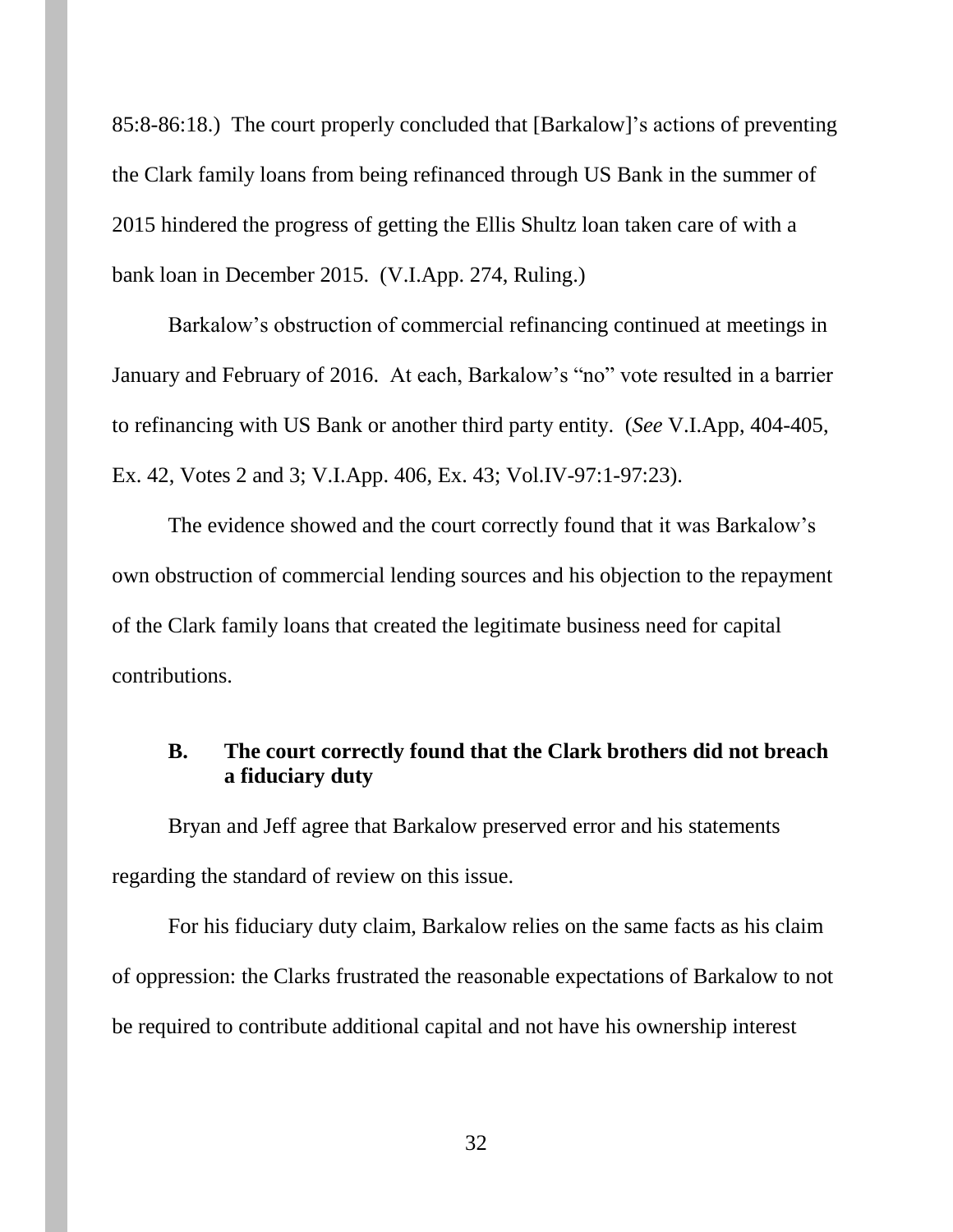diluted. (Barkalow's Brief p.64). For the same reasons that Barkalow failed to substantiate his claim of oppression he cannot establish a breach of fiduciary duty.

In addition, Barkalow failed to provide evidence of his damages under the proper methodology required by the Supreme Court. *See Baur*, 2016 WL 4036105, at \*4-5 (affirming the court's conclusion that majority shareholders' refusal to buy out minority shareholder's interest at an amount that failed to consider tax implications and liquidation value of interest was not oppressive). When oppression is shown, and a minority member is allowed to withdraw, the Supreme Court has made clear his interest must discounted for minority interest and tax implications. Barkalow's expert did not provide that valuation, only valuing his full valuation if the contributions are treated as loans rather than equity.

For all of these reasons, the court properly determined that the Clarks did not breach their fiduciary duties. That part of the decision should be affirmed.

| s/Kevin J. Caster                |           |
|----------------------------------|-----------|
| <b>KEVIN J. CASTER</b>           | AT0001468 |
|                                  | For       |
| SHUTTLEWORTH & INGERSOLL, P.L.C. |           |
| $327$ $2nd$ Street, Ste. 300     |           |
| Coralville, IA 52241             |           |
| Phone: (319) 365-9461            |           |
| Fax: (319) 364-8443              |           |
| kjc@shuttleworthlaw.com          |           |
| ATTORNEYS FOR BRYAN CLARK AND    |           |
| <b>JEFFREY CLARK</b>             |           |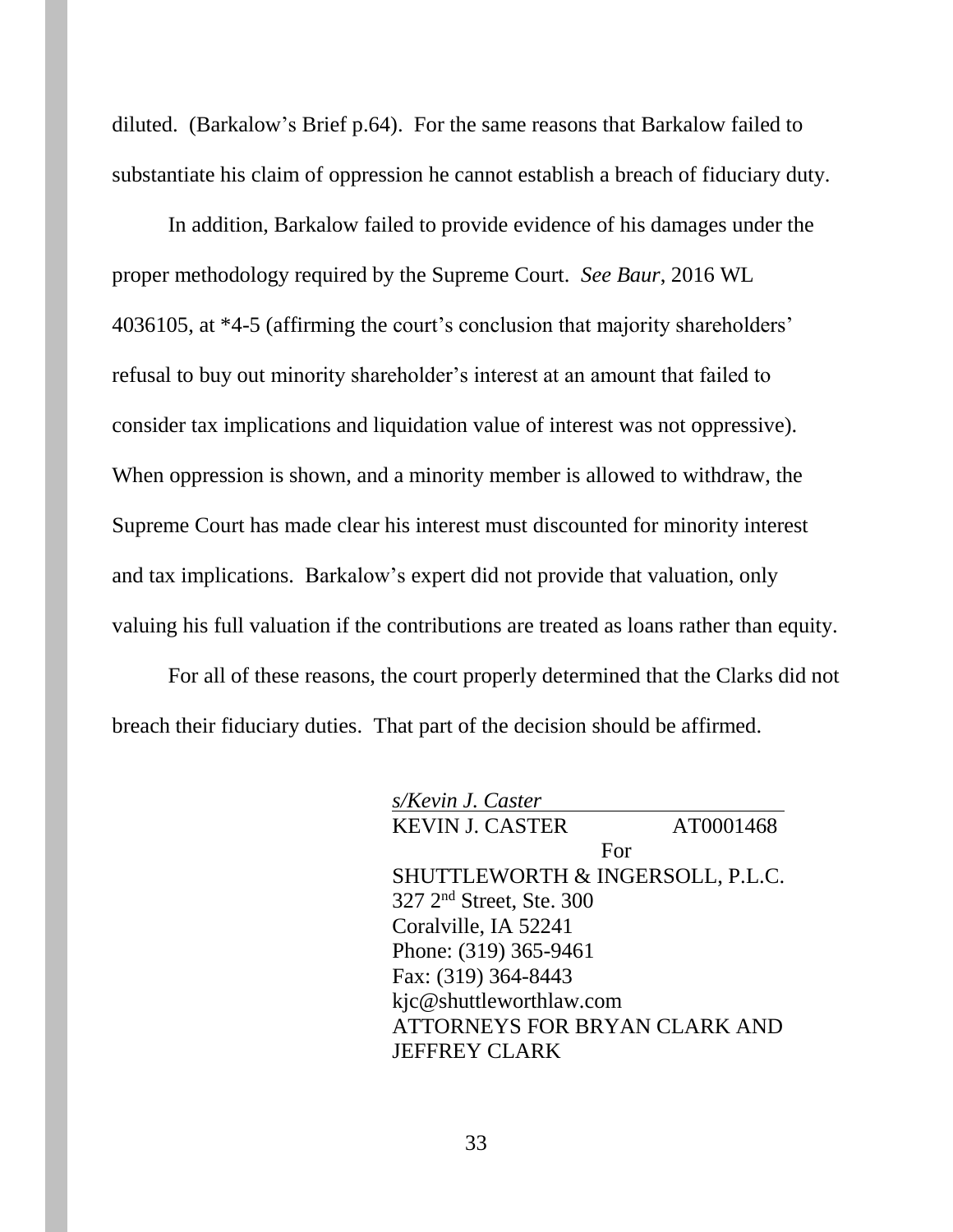# **Certificate of Compliance with Type-Volume Limitation, Typeface Requirements, and Type Style Requirements**

1. This brief complies with the type-volume limitation of Iowa R. App. P. 6.903 (1)(g)(1) or (2) because:

> [x] this brief contains 5,935 words, excluding the parts of the brief exempted by Iowa R. App. P.  $6.903(1)(g)(1)$  or

[] this brief uses a monospaced typeface and contains  $\frac{1}{\sqrt{2\pi}}$ lines of text, excluding the parts of the brief exempted by Iowa R. App. P. 6903(1)(g)(2).

2. This brief complies with the typeface requirements of Iowa R. App. P.  $6.903(1)(e)$  and the type style requirements of Iowa R. App. P.  $6.903(1)(f)$ because:

> [x] this brief has been prepared in a proportionally spaced typeface using Microsoft Word 2010 in Times New Roman 14 point, or

[ ] this brief has been prepared in a monospaced typeface using [*state name and version of word processing program*] with [*state number of characters per inch and name of type style*].

/s/Kevin J. Caster August 13, 2020

Signature Date